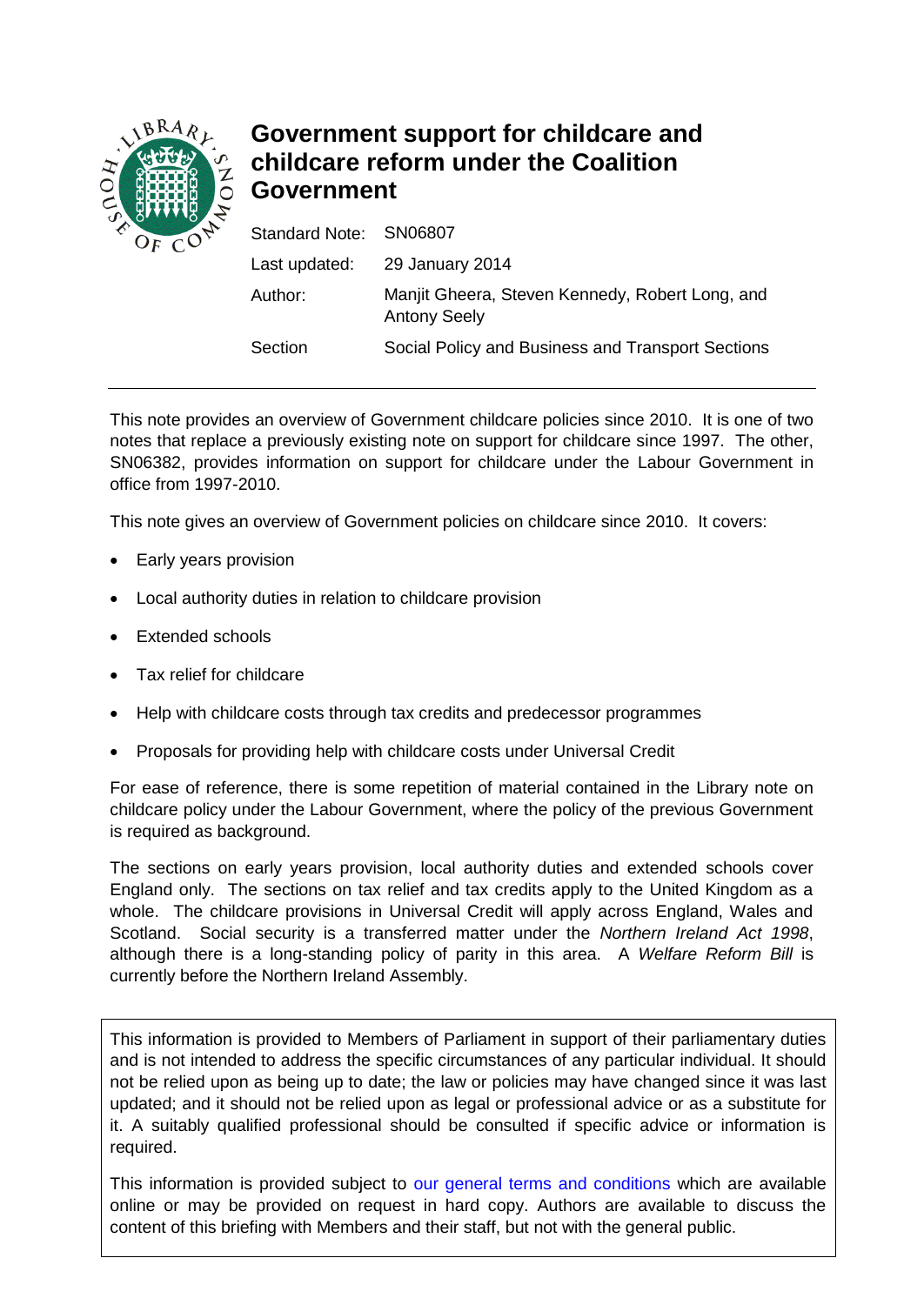# **Contents**

| 1              | <b>Early Years Entitlement</b> |                                                                        |                |
|----------------|--------------------------------|------------------------------------------------------------------------|----------------|
|                | 1.1                            | Funding                                                                | $\overline{4}$ |
| $\overline{2}$ |                                | <b>Extended schools</b>                                                | 5              |
|                | 2.1                            | Introduction under the Labour Government                               | 5              |
|                | 2.2                            | Developments under the Coalition Government                            | 5              |
|                | 2.3                            | School provision of community services                                 | 9              |
| 3              |                                | Tax relief for childcare                                               | 10             |
| 4              |                                | <b>Tax-free childcare</b>                                              | 11             |
| 5              |                                | Support for childcare through tax credits and predecessor programmes   | 12             |
|                | 5.1                            | The situation up to April 2011                                         | 12             |
|                | 5.2                            | Changes to the childcare element of Working Tax Credit from April 2011 | 13             |
| 6              |                                | <b>Support for childcare under Universal Credit</b>                    | 14             |
|                | 6.1                            | Additional support announced in the 2013 Budget                        | 16             |
|                | 6.2                            | Childcare support through Universal Credit and Tax-Free Childcare      | 18             |
| 7              |                                | <b>Childcare Commission</b>                                            | 19             |
| 8              |                                | <b>Nutbrown Review of Early Education and Childcare Qualifications</b> | 20             |
| 9              |                                | More Great Childcare and More Affordable Childcare                     | 21             |
|                | 9.1                            | More Great Childcare report                                            | 21             |
|                |                                | Staff:child ratios                                                     | 22             |
|                | 9.2                            | More Affordable Childcare report                                       | 23             |
| 10             |                                | Sufficiency of childcare: removal of local authority duty to assess    | 24             |

# <span id="page-1-0"></span>**1 Early Years Entitlement<sup>1</sup>**

The Government is in the process of rolling out an entitlement to 15 hours a week of preschool education to all disadvantaged two year olds, in addition to the 15 hours already available for children of [three and four years of age.](http://www.education.gov.uk/popularquestions/childrenandfamilies/childminding/earlyyearslearning/a005344/is-my-child-entitled-to-free-early-education-and-how-do-i-find-out-more)<sup>2</sup>

In 2008, the then Labour Government announced its intention to roll-out, stage by stage, an offer of free learning to all two-year-olds across the country.<sup>3</sup> The first stage of the extended offer was to provide 10 or 15 hours of high-quality childcare a week alongside family support for most disadvantaged two year olds in every local authority in the country. In 2008-10,

<sup>&</sup>lt;sup>1</sup> By Robert Long, Social Policy Section

<sup>2</sup> DfE, *[Early learning for disadvantaged two-year-olds](http://www.education.gov.uk/childrenandyoungpeople/earlylearningandchildcare/delivery/free%20entitlement%20to%20early%20education/b0070114/elfordisadvantaged)*

<sup>3</sup> The offer was made following pilots that had been running since 2006; see: DCSF, *[The Children's Plan –](http://www.dcsf.gov.uk/childrensplan/downloads/The_Childrens_Plan.pdf) [Building brighter futures](http://www.dcsf.gov.uk/childrensplan/downloads/The_Childrens_Plan.pdf)*, December 2007; Cm 7280, paras 3.41-42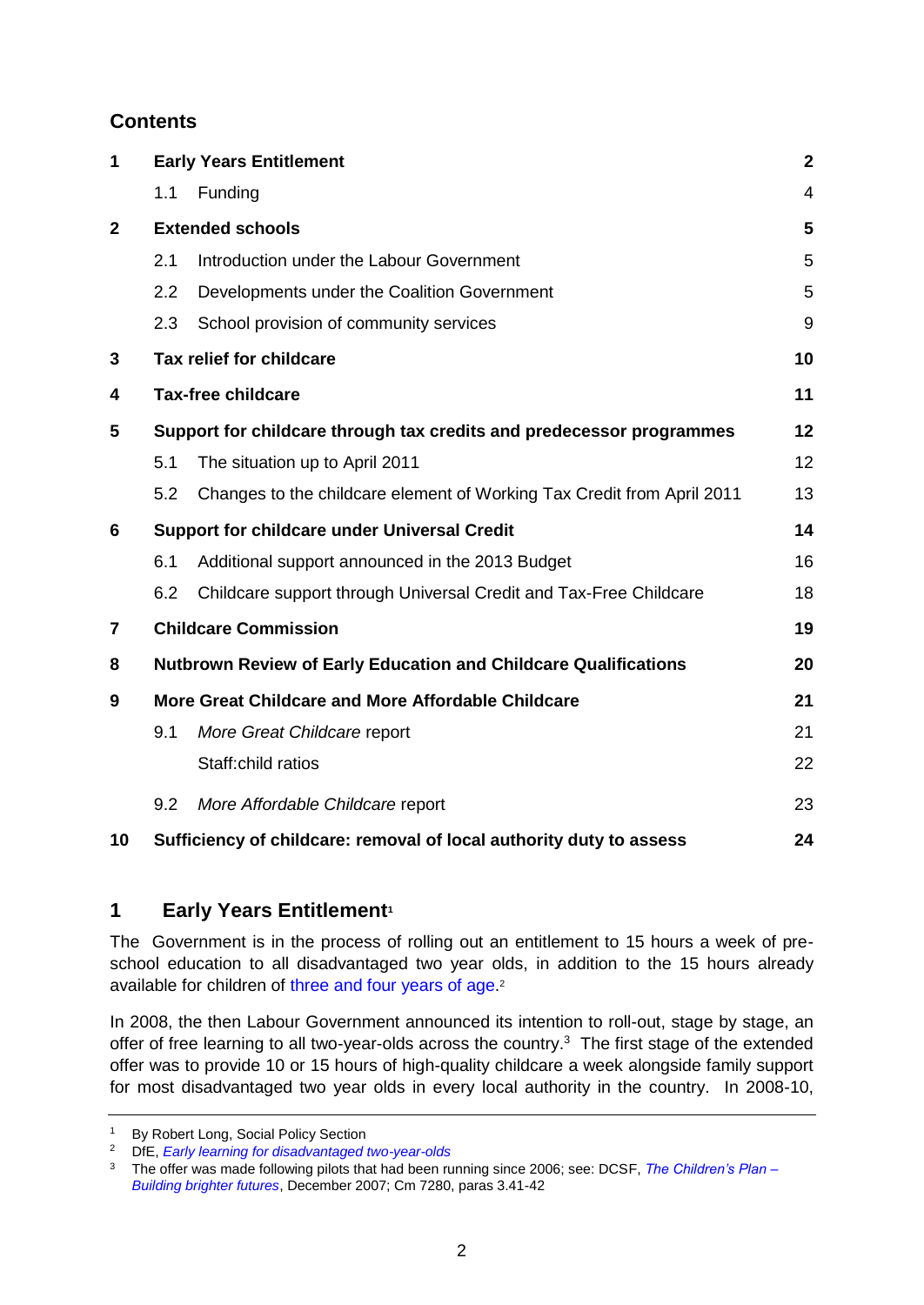£137 million was allocated to support the initial offer and to test differing models of delivery to inform a wider roll-out. $4$ 

In November 2010, the Coalition Government stated its intention to legislate so that '20% of the most disadvantaged two-year-olds receive 15 hours of free early education a week'. In his 2011 Autumn Statement, the Chancellor announced that the reach of the scheme would be increased to 40%:<sup>5</sup> funding for the 20% most disadvantaged two year olds would be available in 2013, with the scheme extended to the next 20% most disadvantaged in 2014.<sup>6</sup>

The Department for Education (DfE) issued a consultation document, *[Supporting Families in](http://www.education.gov.uk/consultations/downloadableDocs/entitlement%20consultation%20document%206.doc)  [the Foundation Years: Proposed Changes to the Entitlement to Free Early Education and](http://www.education.gov.uk/consultations/downloadableDocs/entitlement%20consultation%20document%206.doc)  [Childcare Sufficiency](http://www.education.gov.uk/consultations/downloadableDocs/entitlement%20consultation%20document%206.doc)* in November 2011. The document set out "proposals on the new entitlement for two year olds from September 2013, including which children will be eligible," and was open to responses until 3 February 2012.

While the policy came into effect in September 2013 (for the 20% most disadvantaged twoyear olds), the DFE has stated that all local authorities in England "have been delivering a targeted offer of between 10 and 15 hours' free early education to some of the most disadvantaged two-year-olds since September 2009." 7

In May 2012, the Government confirmed that the eligibility criteria for qualifying as the 20% of most disadvantaged children will be two-year-olds who live in households which meet the current eligibility criteria for free school meals, along with children who are looked after by the state. It has subsequently announced the eligibility criteria for the expansion of the entitlement for two year olds in September 2014:

#### **From September 2013**

From September 2013, around 130,000 2-year-olds are eligible for 570 hours per year of funded early education.

All 2-year-olds who are looked after by their local authority are eligible.

2-year-olds whose family receives one of the following are also eligible:

- income support
- income-based Jobseeker's Allowance (JSA)
- income-related Employment and Support Allowance (ESA)
- support through part 6 of the Immigration and Asylum Act
- the guaranteed element of State Pension Credit
- Child Tax Credit (but not Working Tax Credit) and have an annual income not over £16,190
- the Working Tax Credit 4-week run on (the payment you get when you stop qualifying for Working Tax Credit)

<sup>4</sup> DCSF Written Statement, *Free Entitlement for Three and Four Year-olds,* 7 November 2007, c2-3WS

<sup>5</sup> [HC Deb 29 November 2011 cc809–810](http://www.publications.parliament.uk/pa/cm201011/cmhansrd/cm111129/debtext/111129-0001.htm#11112951000009)

<sup>6</sup> DfE, *[Early learning for disadvantaged two-year-olds](http://www.education.gov.uk/childrenandyoungpeople/earlylearningandchildcare/delivery/free%20entitlement%20to%20early%20education/b0070114/elfordisadvantaged)*, website [taken on 30 January 2012]

<sup>7</sup> DfE, *[Early learning for disadvantaged two-year-olds –](http://www.education.gov.uk/childrenandyoungpeople/earlylearningandchildcare/delivery/free%20entitlement%20to%20early%20education/b0070114/elfordisadvantaged) implementation plan*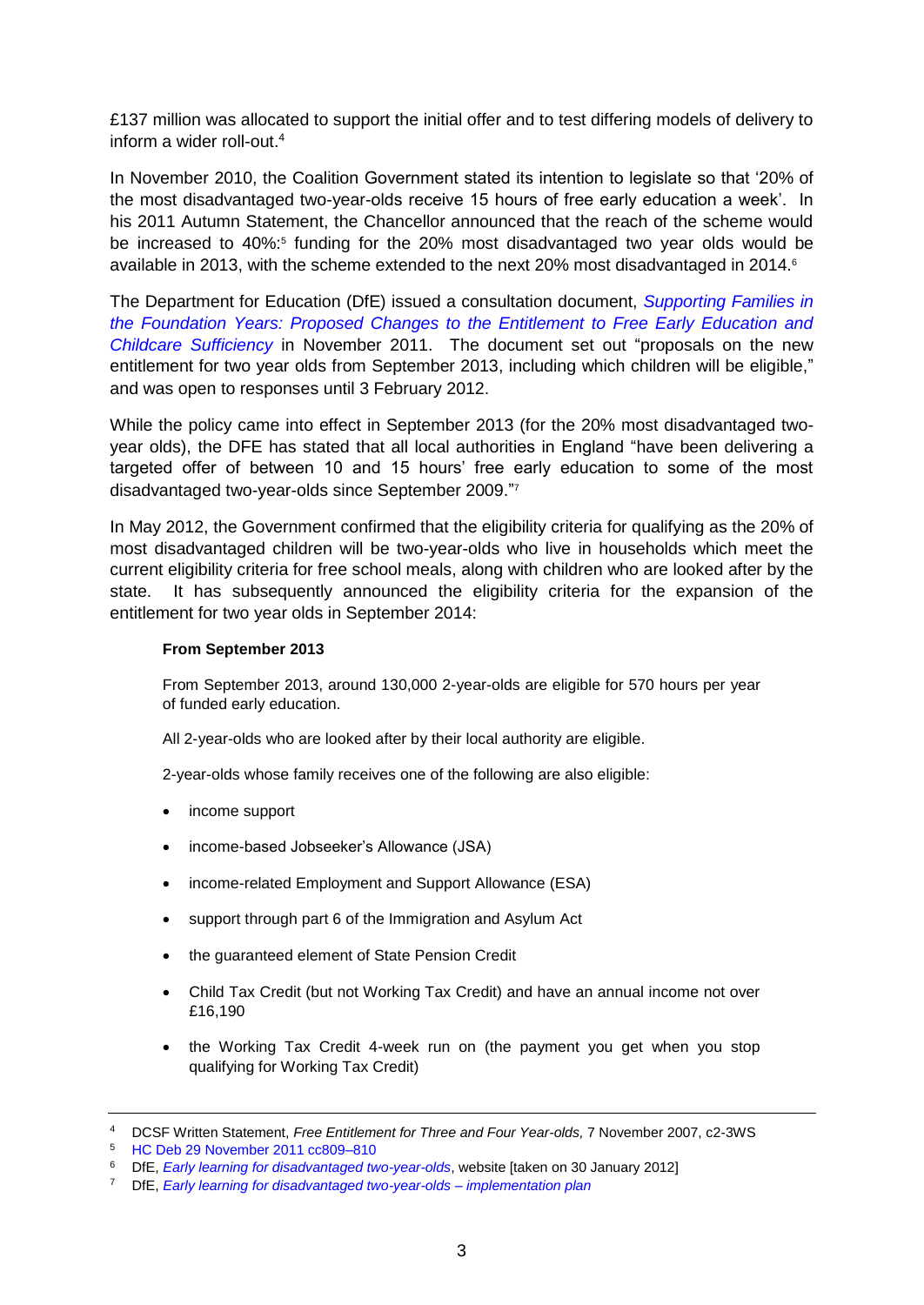We set out the eligibility criteria for the first phase of early learning for 2-year-olds in the local authority [October 2012 regulations.](http://www.legislation.gov.uk/uksi/2012/2488/contents/made)

#### **From September 2014**

From September 2014, 2-year-olds who meet any 1 of the following criteria will be eligible:

- if they meet the eligibility criteria also used for free school meals
- if their families receive Working Tax credits and have annual gross earnings of no more than £16,190 per year
- if they have a current statement of special educational needs (SEN) or an education, health and care plan
- if they attract Disability Living Allowance;
- if they are looked after by their local authority
- if they have left care through special guardianship or through an adoption or residence order

We will confirm the benefits and earnings criteria for families on Universal Credit at a later date.

We will publish estimated numbers of eligible children with the 2014 to 2015 local authority funding allocations in autumn 2013.

#### **Eligible providers**

Registered providers that follow the early years foundation stage (EYFS) are able to deliver funded places to eligible 2-year-olds. This includes schools and childminders. Childminders must be Ofsted registered. but there is no national requirement for them to be part of a childminding network.<sup>8</sup>

The Government has published [statutory guidance](http://www.education.gov.uk/childrenandyoungpeople/earlylearningandchildcare/delivery/Free%20Entitlement%20to%20Early%20Education/g00209650/code-of-practice-for-las) for local authorities on free childcare provision for three and four year olds, and the 20% most disadvantaged two year olds, which came into effect on 1 September 2013.

### <span id="page-3-0"></span>**1.1 Funding**

Since 2011, funding for the free learning for disadvantaged two year olds has been made available to local authorities through the Early Intervention Grant (EIG). This Grant is not ring-fenced, so it is up to local authorities to determine what funding they put to this purpose because "the Government believes that local authorities should be free to take their own decisions about how much to spend on their local needs and priorities." 9

In 2011-12 DFE invested £64m in 2011-12 for two-year olds early education. In subsequent years the funding will amount to £291m in 2012-13; £534m in 2013-14; and £760m in 2014-15. The DFE explained that 'this gradual increase of funding is to allow authorities time to build quality and capacity, particularly in disadvantaged areas.'<sup>10</sup>

<sup>8</sup> Department for Education, *[Early learning for 2-year-olds: Information for LAs](http://www.education.gov.uk/childrenandyoungpeople/earlylearningandchildcare/delivery/Free%20Entitlement%20to%20Early%20Education/b0070114/eefortwoyearolds)*, 2 September 2013

<sup>9</sup> Department for Education, *[Early intervention Grant and free early education places for disadvantaged two](http://www.education.gov.uk/childrenandyoungpeople/earlylearningandchildcare/delivery/Free%20Entitlement%20to%20Early%20Education/a0070230/eigel)year-olds – [Frequently Asked Questions](http://www.education.gov.uk/childrenandyoungpeople/earlylearningandchildcare/delivery/Free%20Entitlement%20to%20Early%20Education/a0070230/eigel)*

<sup>10</sup> *Ibid*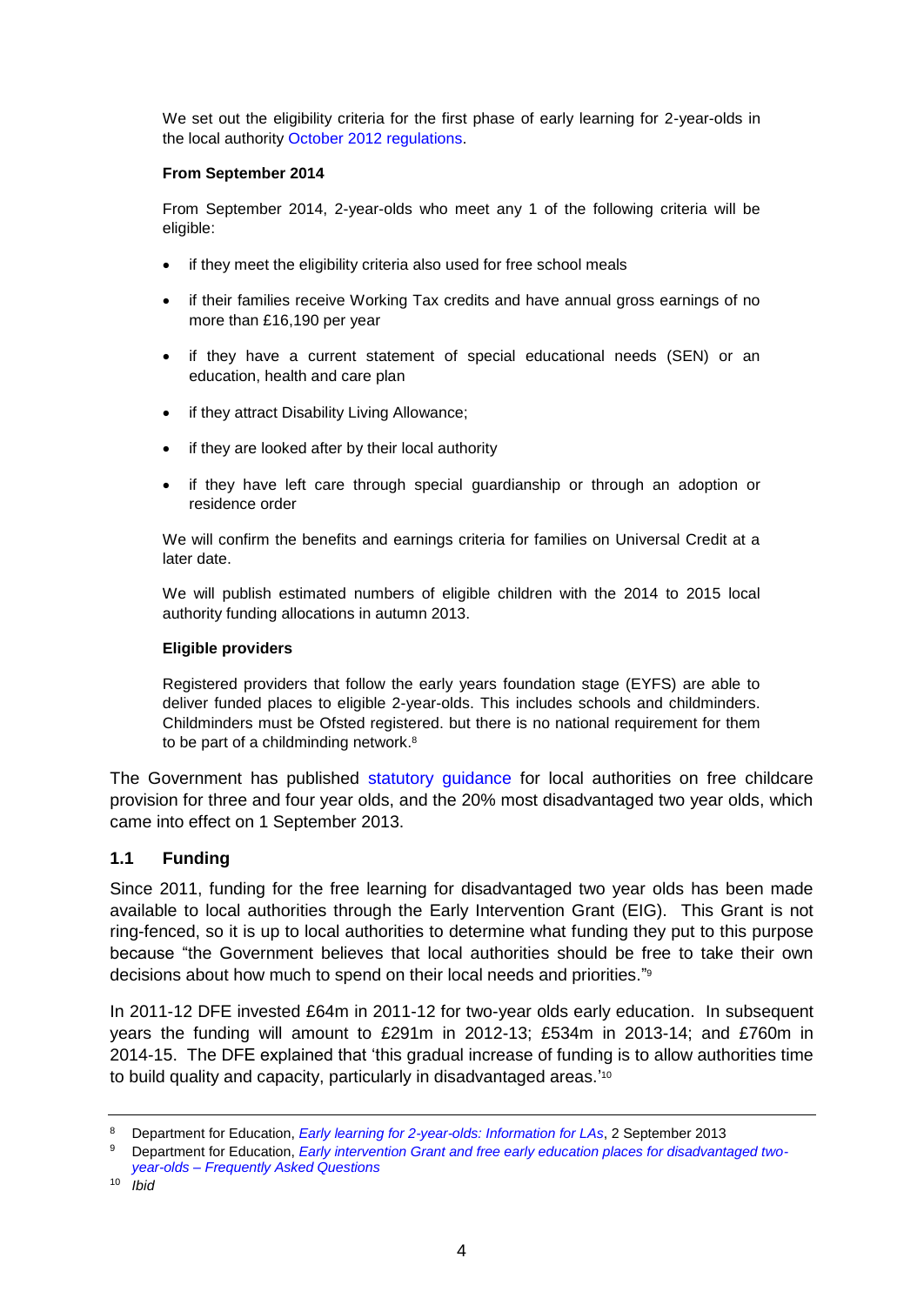From 2013-14 funding for two-year-olds will be included within the ring-fenced Dedicated Schools Grant.

The DFE website notes that:

### **Funding**

Local authorities should fund early learning places for 2-year-olds in:

- any setting rated 'good' or 'outstanding'
- settings rated 'satisfactory/requires improvement', only in areas where there is not sufficient 'good' or 'outstanding' provision
- new settings registered with Ofsted until their first full Ofsted inspection judgement is published

Local authorities are responsible for securing alternative provision and should withdraw funding if a provider offering early learning places for 2-year-olds is rated 'inadequate' by Ofsted at a later date.<sup>11</sup>

# <span id="page-4-0"></span>**2 Extended schools<sup>12</sup>**

### <span id="page-4-1"></span>**2.1 Introduction under the Labour Government**

Under the extended schools programme the Labour Government wanted all schools to offer access to extended services. The aim was for schools to offer a range of services before and after the school day to help meet the needs of children, families and the wider community. Extended services may include childcare before and after school, breakfast clubs, after school clubs, specialist services, family support such as parenting skills classes, and community access to school sports facilities etc.

The Labour Government made explicit that the full core offer of extended services consisted of five elements.

- a varied range of before and after school activities including study support in a safe place to be for primary and secondary schools;
- access to childcare, 48 weeks a year for primary schools;
- parenting and family support;
- swift and easy access to specialist health and social care services; and,
- community use of facilities including adult & family learning and information, communication and technology.

### <span id="page-4-2"></span>**2.2 Developments under the Coalition Government**

The 2010 Comprehensive Spending Review announced that the amounts of extended services funding then provided through the Department's Standards Fund would form part of the overall schools revenue funding from April 2011. This has meant that there is now no specific amount earmarked for extended services.<sup>13</sup> It is up to school leaders and their partners locally to decide what services and activities should be offered. As part of their

<sup>11</sup> Department for Education, *[Early learning for 2-year-olds: Information for LAs](http://www.education.gov.uk/childrenandyoungpeople/earlylearningandchildcare/delivery/Free%20Entitlement%20to%20Early%20Education/b0070114/eefortwoyearolds)*, 2 September 2013

<sup>&</sup>lt;sup>12</sup> Christine Gillie, Social Policy Section

<sup>13</sup> HC Deb 1 March 2011, cc344-5W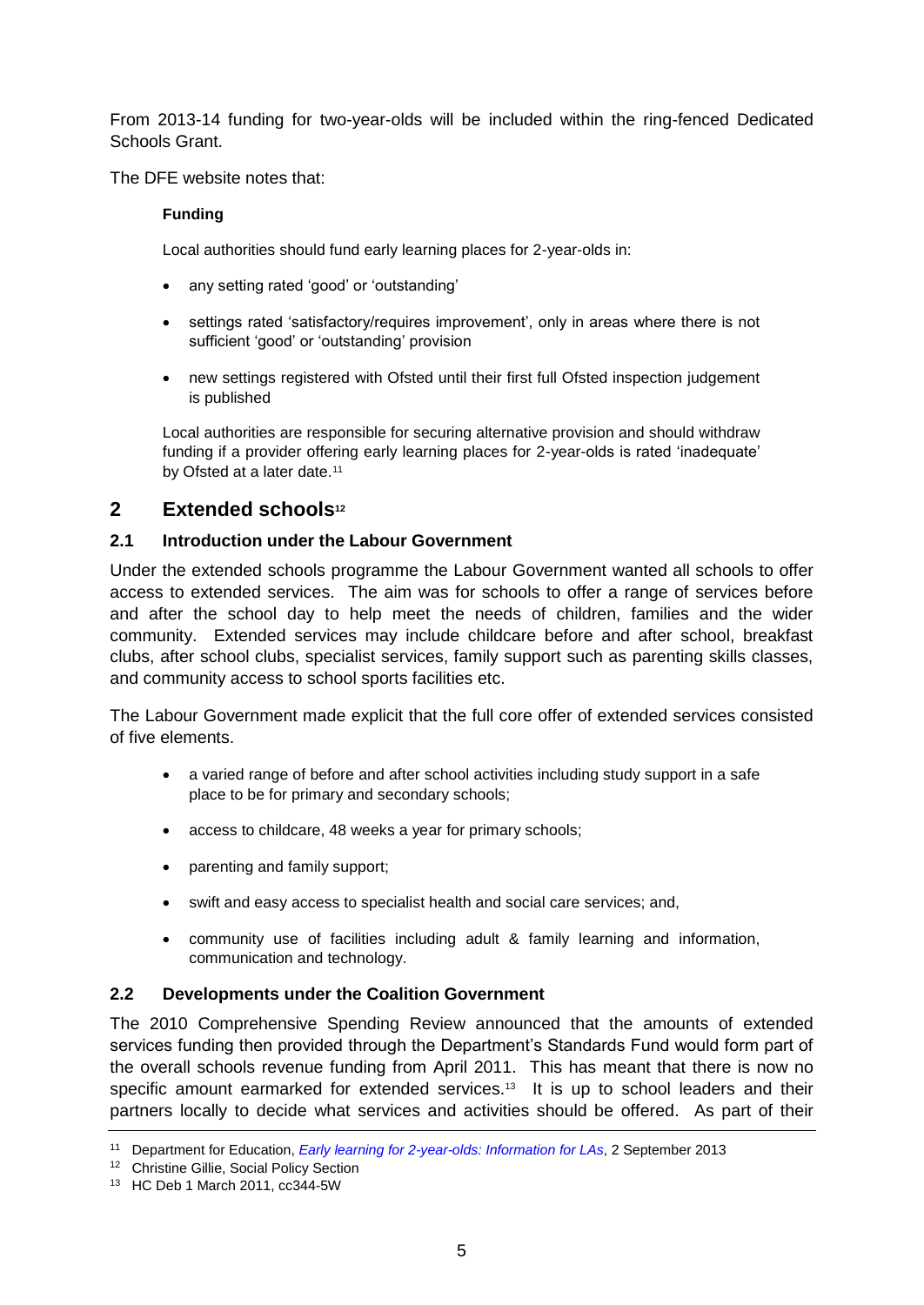wider strategies to raise standards for the most disadvantaged children, schools can also use Pupil Premium funding on extended services.

**Chris Ruane**: To ask the Secretary of State for Education what steps he is taking to ensure all children have access to extended school provision. [92355]

**Sarah Teather**: Funding for extended services is included in the Dedicated Schools Grant, but it is for schools to decide what services they will offer based on the needs of their pupils.

As part of their wider strategies to raise standards for the most disadvantaged pupils, schools may also wish to consider using some of their Pupil Premium funding on extended services.

The Department has awarded grants to Children's University and ContinYou, over two years, 2011-13, to support the development of extra curricular and learning opportunities either side of the school day.<sup>14</sup>

The DFE published data on [schools providing access to extended services as at June 2010](http://www.education.gov.uk/rsgateway/DB/STR/d000941/osr16-2010.pdf)  As this noted, schools were not expected to provide services alone, or necessarily to deliver them on site. Instead, they could work in partnership with local authorities, other schools (in clusters) and local partners including private and voluntary sector, Primary Care Trusts, health and social care services and community organisations and, where appropriate, direct parents to existing services. As at 10 June 2010, nationally the percentage of schools offering access to extended services was 98 percent. The percentage of schools offering access to extended services by local authorities ranged from 89 percent to 100 percent.

In September 2011, the DFE published an overview of the research evidence on the outcomes that extended services can produce: *[Extended services in practice -](https://www.education.gov.uk/publications/RSG/AllPublications/Page1/DFE-RR155) A summary of [evaluation evidence for head teachers](https://www.education.gov.uk/publications/RSG/AllPublications/Page1/DFE-RR155)*. 15 The report, which was commissioned before the present Government came to power, drew on the work of the national extended services evaluation, which ran between 2009 and 2011, and also incorporated the findings of earlier evaluation evidence. Although the report noted that the evidence was not perfect and that there were some ambiguities, nevertheless, it highlighted that extended services provision can have important positive impacts on children, families, communities, and on the schools themselves.

The Government has emphasised that it wants schools to decide which extended services to offer. As part of their wider strategies to raise standards for the most disadvantaged children, schools can use Pupil Premium funding on extended services.

**Chris Ruane**: To ask the Secretary of State for Education what steps he is taking to ensure all children have access to extended school provision. [92355]

**Sarah Teather**: Funding for extended services is included in the Dedicated Schools Grant, but it is for schools to decide what services they will offer based on the needs of their pupils.

As part of their wider strategies to raise standards for the most disadvantaged pupils, schools may also wish to consider using some of their Pupil Premium funding on extended services.

<sup>14</sup> [HC Deb 31 January 2012 c630W](http://www.publications.parliament.uk/pa/cm201212/cmhansrd/cm120131/text/120131w0004.htm#120131145000043)

<sup>15</sup> [Research Report DFE –](https://www.education.gov.uk/publications/eOrderingDownload/DFE-RR155.pdf) RR155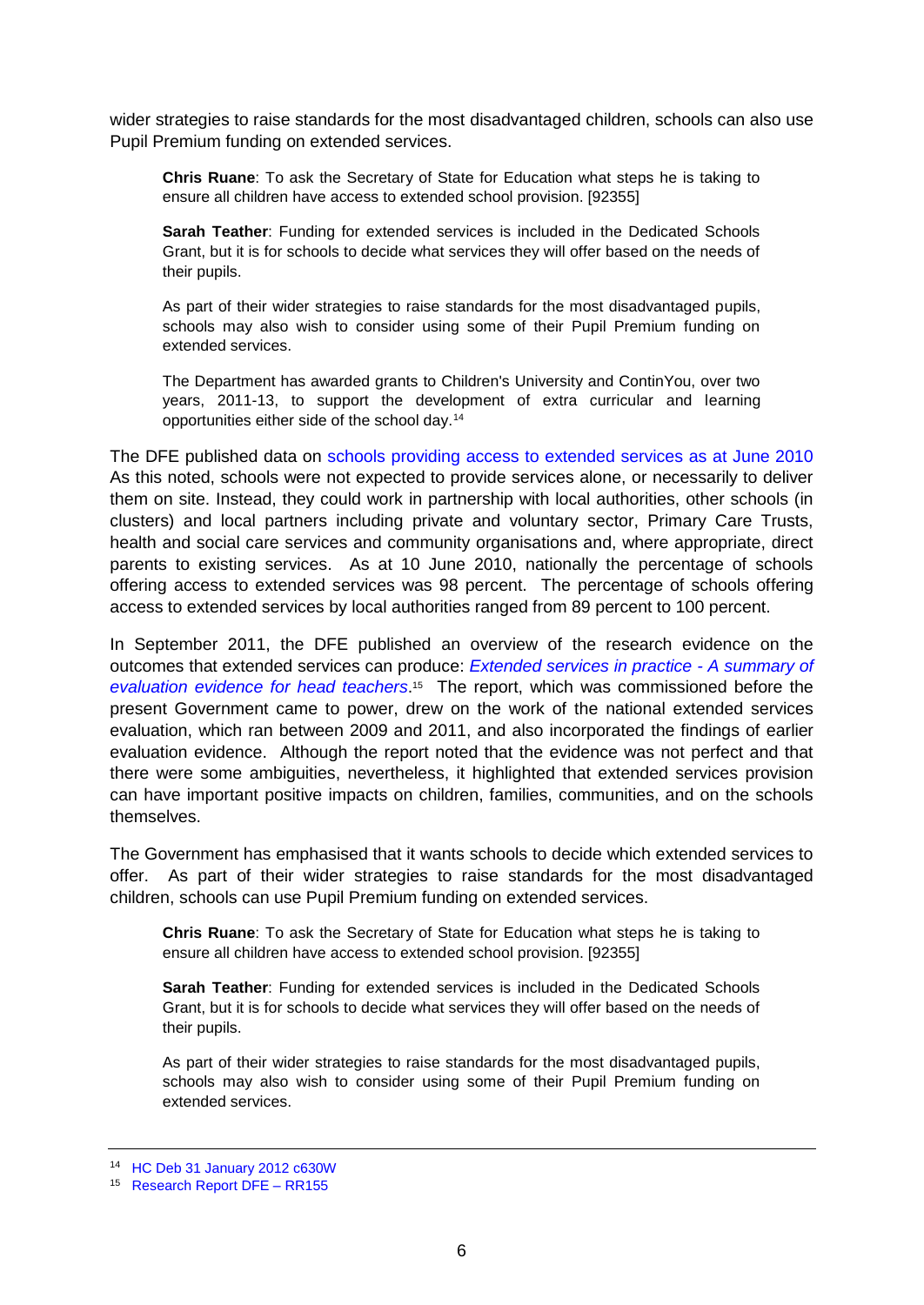The Department has awarded grants to Children's University and ContinYou, over two years, 2011-13, to support the development of extra curricular and learning opportunities either side of the school day.<sup>16</sup>

The Government set out its policy as follows:

**Mrs Hodgson**: To ask the Secretary of State for Education what steps his Department has taken to encourage schools to (a) provide and (b) host (i) breakfast clubs, (ii) after school clubs and (iii) holiday activities since the end of his Department's funding for wraparound childcare. [128774]

**Elizabeth Truss**: The Government want schools to decide which extended services to offer based on the contribution they are making to improving pupil outcomes, particularly for disadvantaged pupils. The funding for extended services was mainstreamed into the Dedicated Schools Grant from April 2011 following the spending review.

The Childcare Commission is looking at how to improve the accessibility of child care for working families. This will include child care for the over-fives, particularly the wraparound child care that many families need before school, after school and in the holidays. The intention is to identify ways to enable parents and other volunteers to set up the schemes they want in their area; and to promote partnerships between schools and voluntary and private providers. The Commission will report later in the autumn. 17

#### And:

**Dan Jarvis**: To ask the Secretary of State for Education what steps his Department plans to take to ensure that young people are provided with out of school services. [172086]

**Elizabeth Truss**: Local authorities have a number of existing responsibilities for out of school services. For example, they have a legal duty to secure, so far as is reasonably practicable, sufficient child care for working parents or parents who are studying or training for employment. The Government is also introducing new responsibilities that will strengthen out of school services. For example, under the provisions in the Children and Families Bill, from September 2014, local authorities will have to involve families and young people in producing a 'local offer', which sets out the services that will be available for children and young people with special educational needs (SEN) in their area.

Schools have the freedom to choose which out of school services they provide or link with, including youth services, because they understand the needs of their pupils. They do have certain duties, however, such as using their 'best endeavours' to identify and meet the needs of pupils with SEN.

The Government is encouraging, and making it easier for schools to do more, such as: providing out-of-hours and holiday care; using their increased freedoms in the use of alternative provision to meet pupils' needs; and taking up the opportunity of joining the joint Department for Education and Ministry of Defence Cadet Expansion Programme to develop their own military cadet force as part of school life.<sup>18</sup>

<sup>16</sup> [HC Deb 31 January 2012 c630W](http://www.publications.parliament.uk/pa/cm201212/cmhansrd/cm120131/text/120131w0004.htm#120131145000043)

<sup>17</sup> HC Deb 27 November 2012 c330W

<sup>18</sup> HC Deb 25 October 2013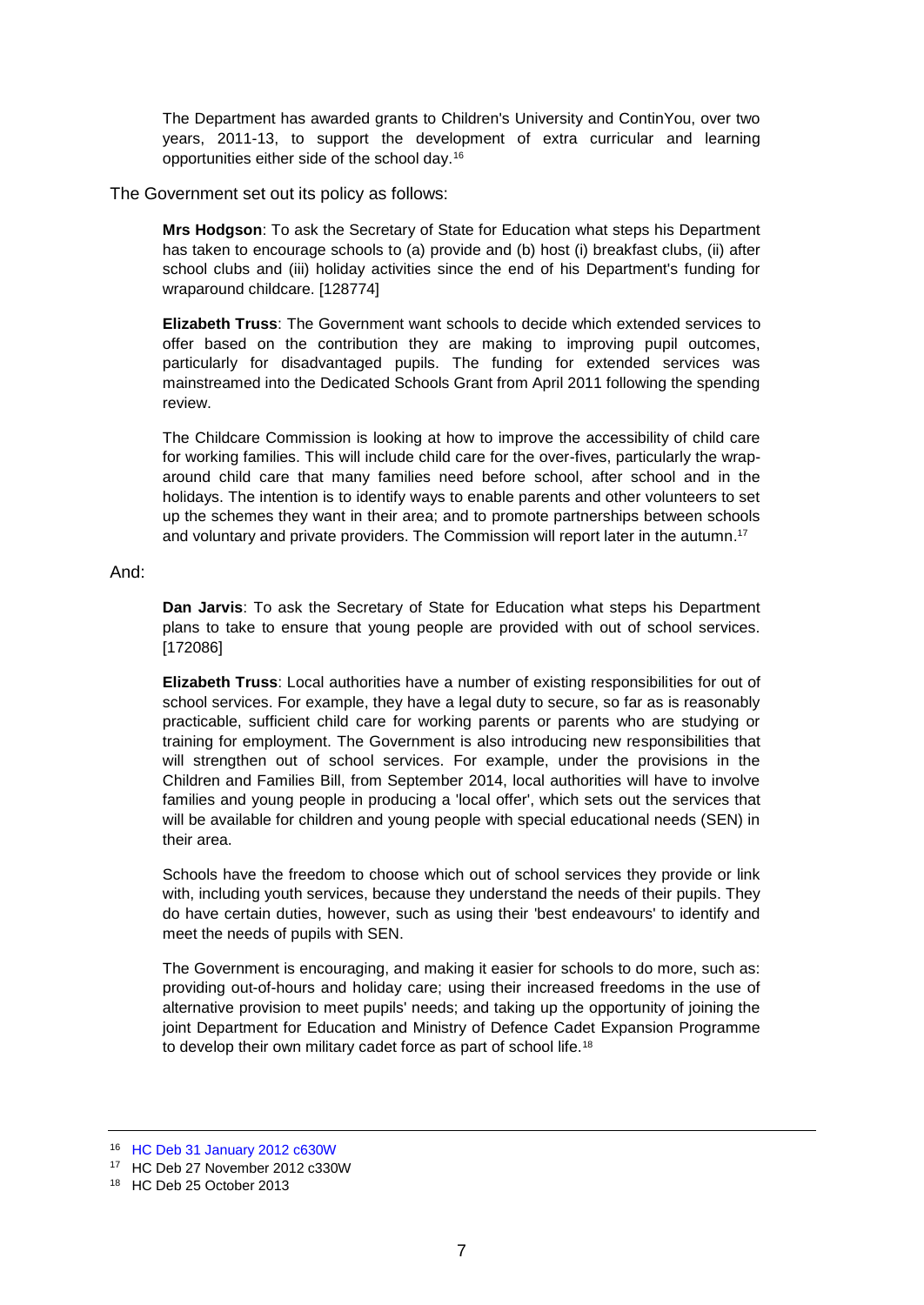The DFE's *[School Governors' Handbook](http://media.education.gov.uk/assets/files/pdf/g/governors%20handbook%20-%20may%202013.pdf)*, published in May 2013, provides guidance on schools provision for extended services. Relevant extracts are reproduced below, with references to relevant statutory provisions.

6.3.2 Use of premises for extended activities and community services

Schools can accommodate extended and community services. Examples include afterschool clubs, adult education, out-of-school childcare (including breakfast clubs and holiday care), sport and youth clubs. Some schools offer or rent out their facilities to voluntary organisations.

These arrangements can benefit schools, their pupils and parents, and their local communities. Schools offering extended services may benefit from improved behaviour and attendance. These arrangements can also enable schools to make the best use of their facilities, which may otherwise be underused before and after the school day and in school holidays.

Governing bodies may not use their delegated budget shares for anything other than the purposes of the school. The term 'purposes of the school' would normally be interpreted as including all activities that bring an educational benefit to pupils at the school. The term also includes spending on pupils registered at other maintained schools and providing community facilities for charitable services Footnote 81 (see below).

Governing bodies can charge for the provision of extended and community services Footnote 82.

An academy trust's Articles of Association set out the powers that the trust may exercise in pursuit of its charitable object. The current model articles allow the academy trust 'to provide educational facilities and services to students of all ages and the wider community for the public benefit'.

Academies should also consult their funding agreement. The current model funding agreement says that the academy 'will be at the heart of its community, promoting community cohesion and sharing facilities with other schools and the wider community'. The funding agreement will set out how the grant available from the Secretary of State can be used.

Footnotes

81 See section 27 of the Education Act 2002.

82 See section 27(3) of the Education Act 2002.

#### And:

6.4 Provision of childcare and other community services

Many schools and academies offer comprehensive programmes of before and after school and holiday care, and other activities, throughout the year. These programmes support pupils and parents, place the schools and academies at the hearts of their communities, and can generate profits which can be reinvested to improve services.

In deciding what, if any, extended activities to offer and in making decisions on the form any such activities should take, governing bodies should:

 make sure that extended activities or services benefit the public and any profits made are reinvested in the service or in the school;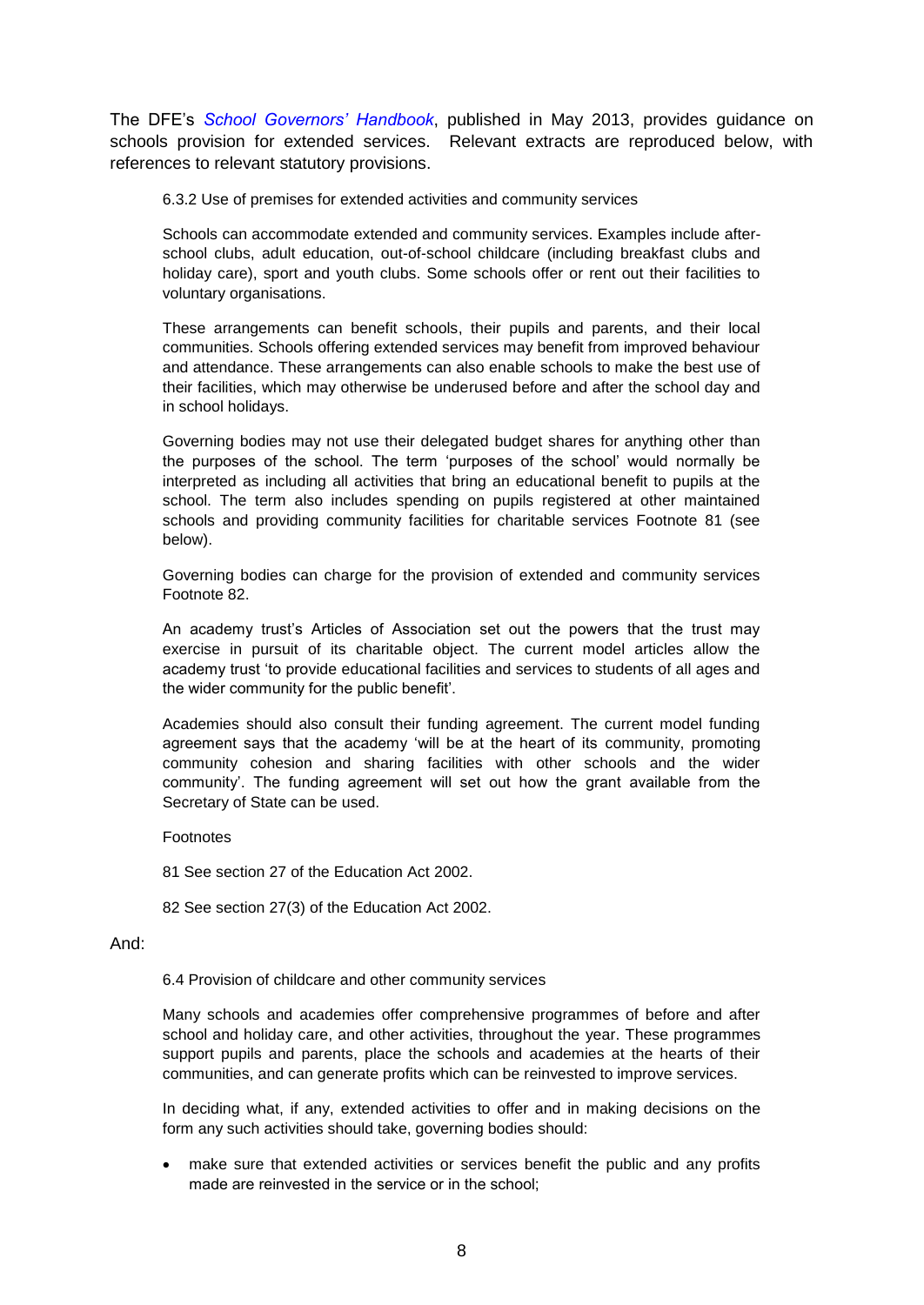- make sure that in providing extended activities or services, these do not conflict unduly with their statutory duties, in particular their duty to promote high educational achievement in the school;
- consult the LA, school staff, parents of its school's registered pupils and anyone else the school considers appropriate, given the nature of the service. This should include some or all of the registered pupils where appropriate, particularly in view of their age and understanding;
- refer to any advice given by the LA and to guidance issued by us; and
- make sure that any childcare for children under the age of three provided by the school is registered with Ofsted, and any other childcare provided is registered where necessary or appropriate.

Academy trusts may choose to run extended services and provide childcare, as well as run nurseries and children's centres. This may, however, require a change to their Articles of Association. Academy trusts are advised to contact the EFA who will advise.

### And:

#### 6.4.2 Restrictions on extended activities

A governing body cannot engage in any activity that might interfere with its duty to promote high standards of educational achievement at the school. The governing body's use of the power is also subject to any limits or restrictions contained in the school's instrument of government or in its trust deed (if it has one) and to any local directions issued by the LA regarding the control of school premises.

Before carrying out any plans to provide facilities or services using the power in section 27 of the Education Act 2002, the governing body must consult with the LA, school staff, and parents of its school's registered pupils. The governing body can also consult some or all of the registered pupils, where the governing body considers this to be appropriate in view of their age and understanding and where the exercise of the power would affect those pupils, and anyone else that the governing body consider appropriate.

### <span id="page-8-0"></span>**2.3 School provision of community services**

[Section 88](http://www.legislation.gov.uk/ukpga/2014/6/section/88/enacted) of the *Children and Families Act 2014* removed previously existing duties on school governing bodies in England to consult local authorities, parents and staff, and have regard to advice and guidance given by the local authority or the Secretary of State, before offering facilities or services (such as school-based childcare) to the community. The Government saw this as a means of reducing bureaucracy for schools.<sup>19</sup>

The following written answer to a PQ sets out what steps the Government is taking to encourage schools to make facilities available to the community outside school hours.

#### **School Facilities: Community Use**

**Justin Tomlinson**: To ask the Secretary of State for Education what steps he is taking to encourage schools to make their facilities available for community use outside school hours. [901004]

<sup>&</sup>lt;sup>19</sup> [Public Bill Committee, Children and Families Bill, 17](http://www.publications.parliament.uk/pa/cm201213/cmpublic/childrenandfamilies/130423/am/130423s01.htm)<sup>th</sup> sitting, 23 April 2013 cc 670-1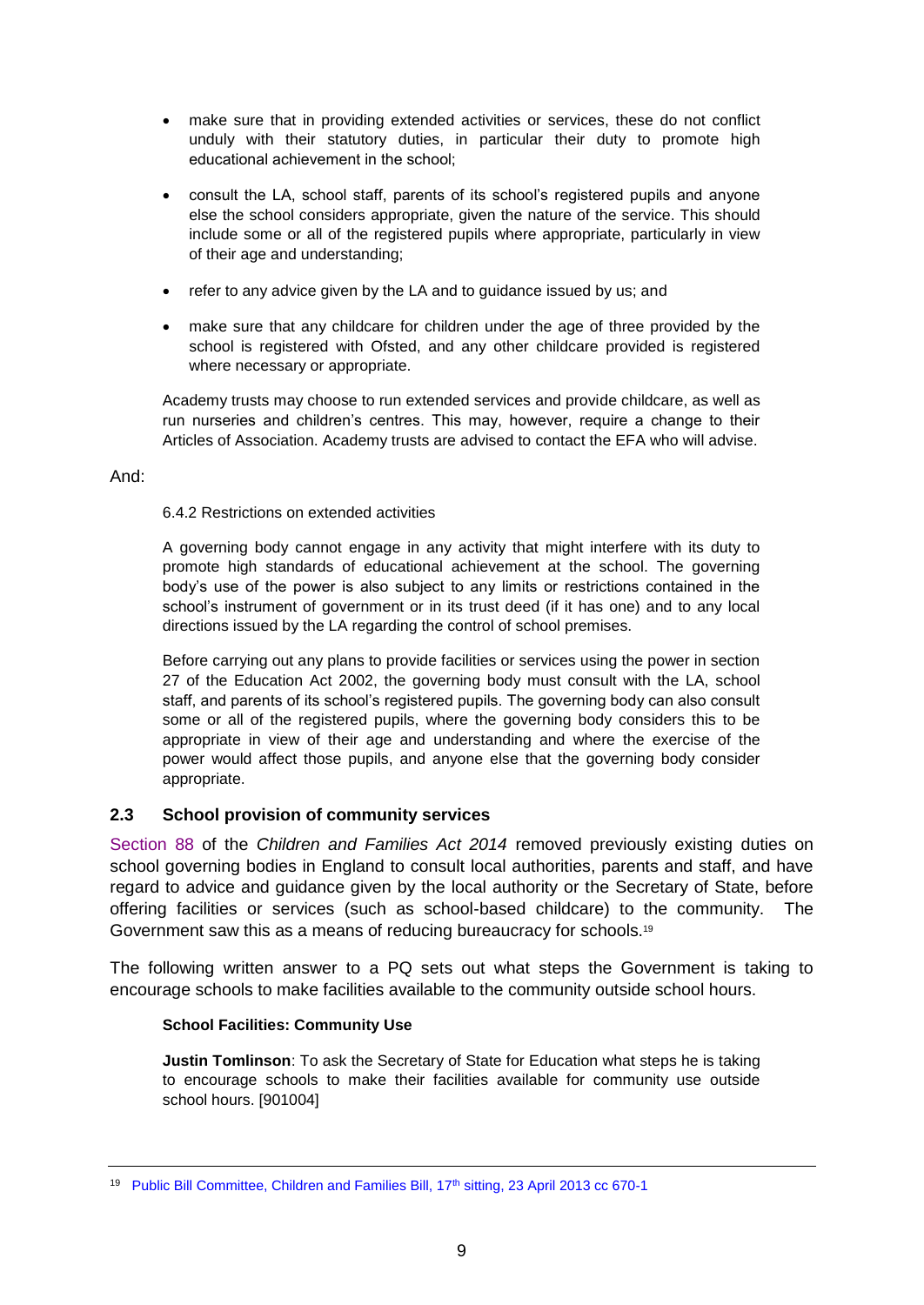**Elizabeth Truss**: Out-of-hours and holiday child care provided by schools as community services have an important role to play in increasing the amount of affordable and flexible care. We need more schools to be offering this sort of community facility.

The Government is removing unnecessary red tape, increasing freedoms, and helping schools to understand how to provide community facilities.

For example, we are aligning staffing and qualification requirements with the school day; removing the need for schools to consult when introducing community facilities, or have regard to guidance from the Secretary of State or local authorities; clarifying the rules on charging for community facilities; and helping schools to learn from those who have done it successfully.<sup>20</sup>

## <span id="page-9-0"></span>**3 Tax relief for childcare<sup>21</sup>**

In general childcare or home help services are not tax deductible. Although there has been some debate as to the merits of making childcare fully tax deductible, governments have resisted this on the grounds that it would be relatively expensive and that it would be poorly targeted, as it would be of no value to parents whose incomes were too low to be paying  $tax.<sup>22</sup>$ 

However, there are two limited forms of tax relief to encourage employers to give help to their employees with childcare costs. First, if an employer establishes a nursery or playscheme for their employees, the employees who use it are not taxed on the value of this benefit as part of their earned income, unlike other fringe benefits. Second, if an employer subsidies employees' childcare costs – by means of a contract with an approved childcarer or providing childcare vouchers for the purpose of paying an approved childcarer – tax relief is given up to a set weekly limit. This relief was introduced in April 2005: the first £50 a week of contracted childcare or vouchers would not be charged income tax or National Insurance contributions (NICs). Since April 2006 the weekly limit has been £55. General guidance for parents on these reliefs is collated on [HM Revenue & Customs' site.](http://www.hmrc.gov.uk/childcare/)<sup>23</sup>

In September 2009 the then Prime Minister, Gordon Brown, proposed that this relief should be withdrawn to fund the extension of free childcare for two year olds. The proposal proved highly contentious and in December 2009 Mr Brown announced that the relief would be retained, but, from April 2011, it would be restricted in value so that all new voucher recipients would get the same amount of tax relief, to ensure that higher rate taxpayers did not benefit disproportionately.<sup>24</sup> In its first Budget in June 2011 the Coalition Government confirmed that it would take this measure forward;<sup>25</sup> provision to this effect is included in the *Finance Act 2011* (specifically clause 35 & schedule 8). The new income tax limit applies to taxpayers paying income tax at the 40% higher rate or the 50% additional rate who join employer-supported childcare schemes on or after 6 April 2011. At the time it was estimated that this change would raise £15m in 2011/12, rising to £40m in 2012/13.<sup>26</sup>

<sup>20</sup> HC Deb 11 November 2013 cc 507-8W

<sup>&</sup>lt;sup>21</sup> Antony Seely, Business and Transport Section

<sup>&</sup>lt;sup>22</sup> The current Government's position was given in answer to a PQ: HC Deb 18 January 2012 c833W.

<sup>23</sup> in particular see, *[Childcare provided by employers –](http://www.hmrc.gov.uk/leaflets/ir115.pdf) leaflet IR115*, April 2013

<sup>24</sup> HC Deb 14 December 2009 c846W

<sup>25</sup> *Budget 2010* HC 61 June 2010 para 2.123

<sup>26</sup> HM Revenue & Customs, *[Reduced childcare relief for higher earners](http://www.hmrc.gov.uk/budget2011/tiin8275.pdf)* (TIIN 8275), 23 March 2011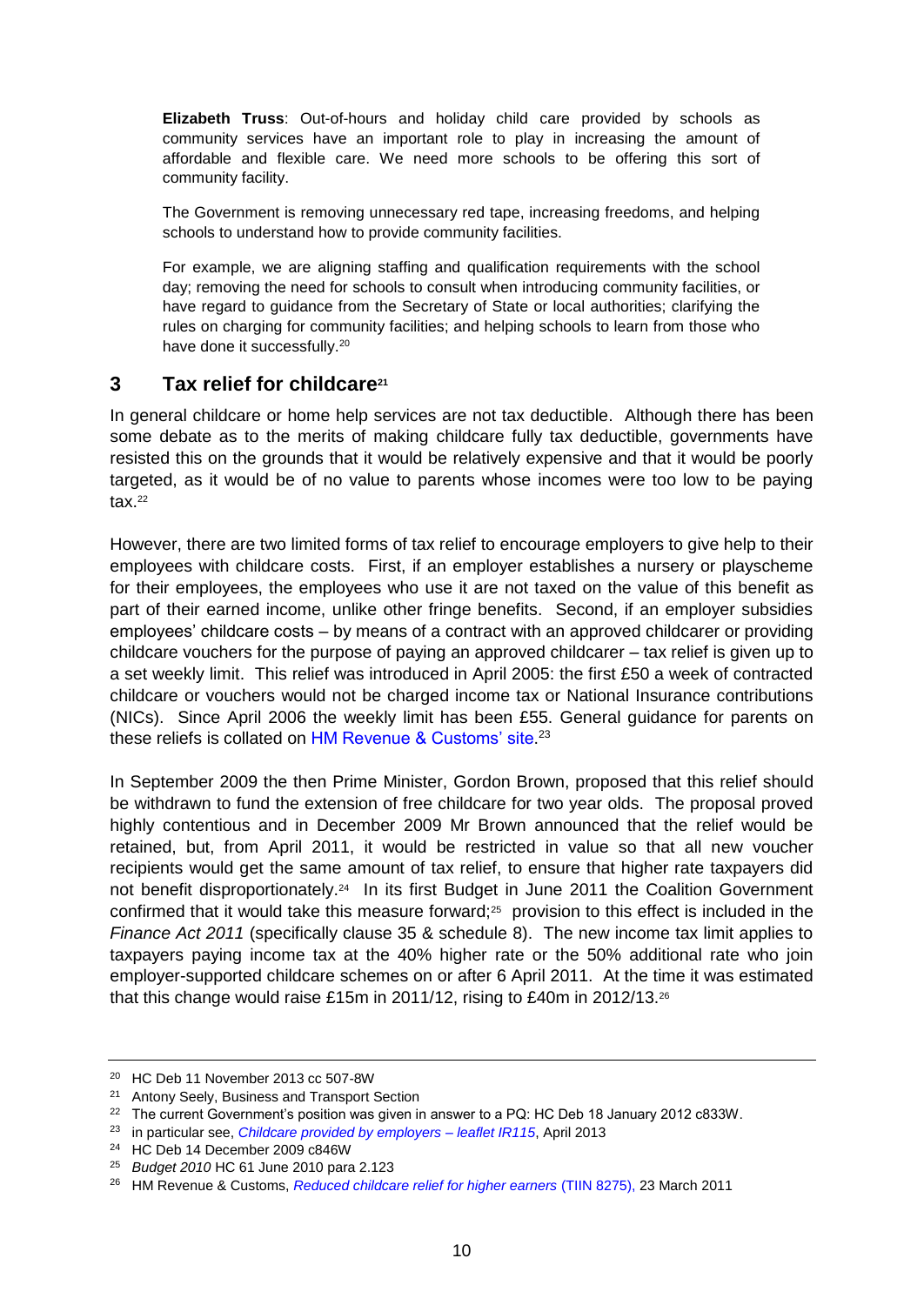Further details on the introduction of the existing relief for employer-provided childcare and the restriction introduced from April 2011 are given in a second Library note.<sup>27</sup> In March March 2013 the Government announced that it will seek to phase in a new scheme for taxfree childcare from autumn 2015. This is discussed in detail in section 4 of this note.

# <span id="page-10-0"></span>**4 Tax-free childcare<sup>28</sup>**

On 19 March 2013 the Government announced that it will seek to phase in a new scheme for tax-free childcare from autumn 2015. To be eligible, families would have to have all parents in work, with each earning less than £150,000 a year, and not in receipt of support for these costs from tax credits or, when introduced, Universal Credit. Families would receive 20% of their yearly childcare costs up to £6,000 per child. It is anticipated that initially families with children under 5 would be able to make a claim, but that in the longer-term the scheme would be extended to include children under 12. From the start of the new scheme, the current relief for employer-provided childcare would be retained only or existing members. Those in receipt of this tax relief would be able to move over to the new scheme, if they met the qualifying criteria, but could not benefit from both schemes. <sup>29</sup>

The Government has made provision for HM Revenue & Customs to begin preliminary work on the scheme. This has been done through 'paving legislation', included in the *Children & Families Bill 2013-14*, without which HMRC could not spend any money on preparations, such as the design of IT systems.<sup>30</sup> This was introduced at the report stage of the Bill on 11 June, and approved without division.<sup>31</sup>

A consultation on the operation of the scheme ran from 5 August to 14 October 2013. The [announcement](https://www.gov.uk/government/news/tax-free-childcare-scheme-government-asks-for-parents-views) of the consultation listed three central design features for the scheme:

- While the Tax-free Childcare scheme is being introduced to support only families where all parents are working, there will be some exceptions to this. Parents on paid maternity, paternity and adoption leave will be eligible to continue receiving Tax-free Childcare for any children they already have; and couples in which one parent works and the other is in receipt of contributory Employment and Support Allowance or Carers' Allowance will also be eligible for the scheme.
- The eligibility of children will be aligned to the school year so that children in the same year at school will be treated consistently under the scheme and parents can receive support with their costs for the whole school year. All children born after August 2010 will be eligible.
- The government intends to deliver Tax-free Childcare through online voucher accounts run by private sector voucher providers. The government wants parents to have a choice of voucher providers and for them to be able to switch between them with minimal fuss and cost.<sup>32</sup>

<sup>27</sup> *[Tax relief for childcare](http://www.parliament.uk/briefing-papers/SN00019)*, Library standard note SN19, 21 August 2013

<sup>28</sup> By Robert Long, Social Policy Section

<sup>29</sup> HM Treasury press notice 29/13, *[New scheme to bring tax-free childcare for 2.5 million working families](http://www.hm-treasury.gov.uk/press_29_13.htm)*, 19 March 2013

<sup>&</sup>lt;sup>30</sup> The use of paving legislation of this type is not particularly common, though generally it is uncontroversial. Sometimes this is done with provision in the annual Finance Bill, sometimes in separate legislation. Some examples are discussed in the Library paper for the second reading debate on what became the *Planninggain Supplement (Preparations) Act 2007* [\(Library Research paper 07/4,](http://www.parliament.uk/briefing-papers/RP07-04) 10 January 2007 pp30-42). The Act allowed HMRC to spend money on the development of a proposed 'planning gain supplement', although, as it transpired, the Labour Government decided it would *not* introduce this new charge in October 2007.

<sup>31</sup> HC Deb 11 June 2013 cc222-240

<sup>32</sup> HM Treasury press notice, *[Tax-Free Childcare scheme: government asks for parents' views](https://www.gov.uk/government/news/tax-free-childcare-scheme-government-asks-for-parents-views)*, 5 August 2013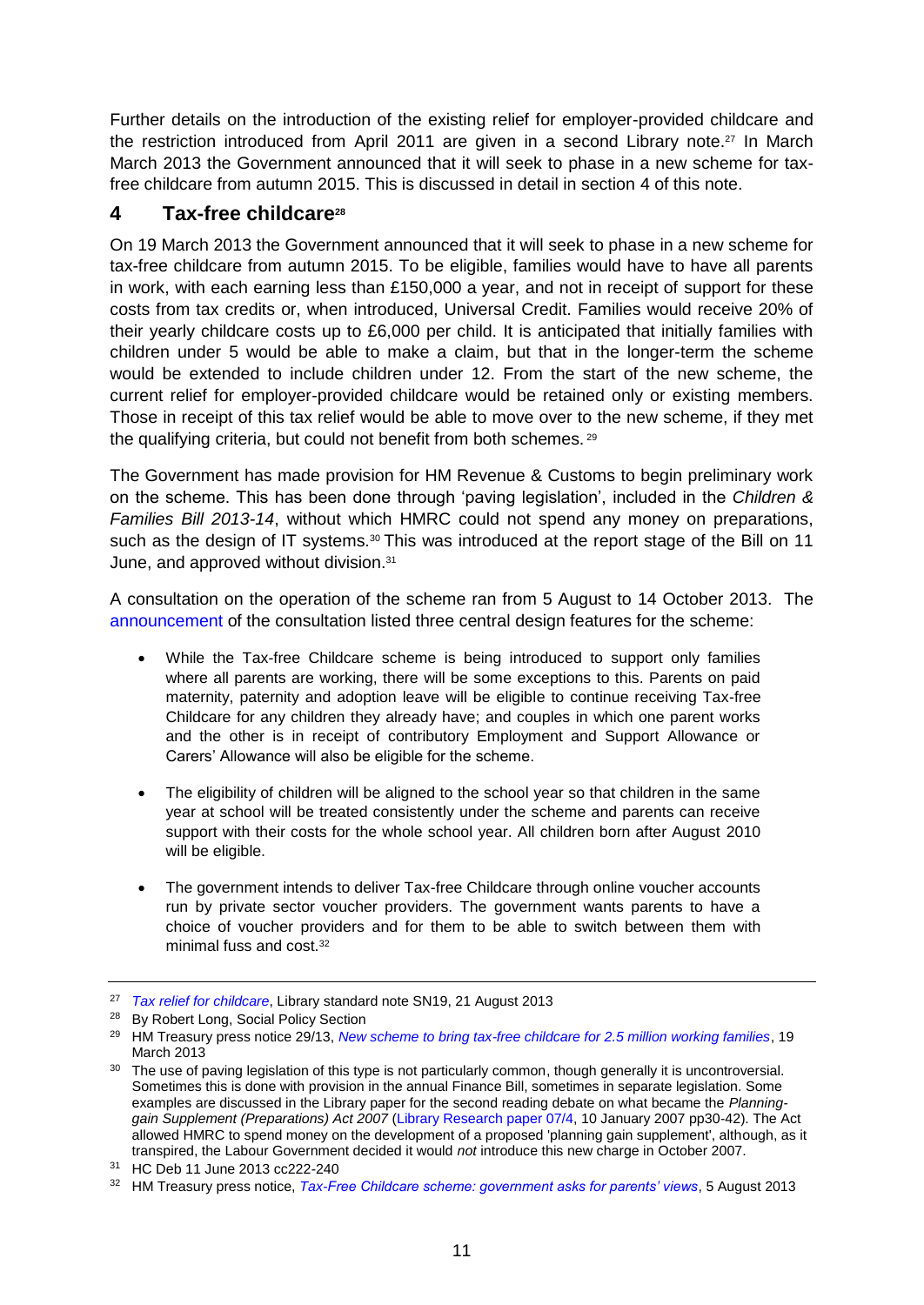The announcement also set out a confirmation of the scheme's intended structure, eligibility criteria, and timetable for introduction:

The document also proposes that the scheme will be aligned to the school year so that children in the same class are treated consistently and confirms that:

- The new Tax-free Childcare scheme will cover 20% equivalent to the basic rate of tax - of working families' childcare costs up to a limit of £6,000 per year per child, i.e. £1,200
- In the first year of the scheme, starting in autumn 2015, children born in or after September 2010 will be eligible (i.e. under five and younger five year-olds). This will increase to 6 in the second year, and so on until children under 12 are eligible. Once the scheme has been fully phased in, eligibility will end in the September following the child's 11th birthday.
- To be eligible for the scheme, families will have all parents in work, with each earning less than £150,000 per year, and will not already receive support through tax credits (or Universal Credit in the future) or the current Employer Supported Childcare scheme.
- The scheme will be run through online voucher accounts.<sup>33</sup>

The full [consultation document](https://www.gov.uk/government/uploads/system/uploads/attachment_data/file/226460/tax-free_childcare_consultation_on_design_and_operation.pdf) provides further detail, <sup>34</sup> including a prospective timetable for the scheme's introduction:<sup>35</sup>

| Period                     | <b>Milestone</b>                                                                                                                             |
|----------------------------|----------------------------------------------------------------------------------------------------------------------------------------------|
| August to October 2013     | Consultation with family groups, childcare providers, voucher industry,<br>employers and payroll industry, and other interested stakeholders |
| Autumn 2013                | Consultation results published with detailed proposals of scheme<br>operation                                                                |
| Autumn 2013 to winter 2014 | Systems specifications work in cooperation with industry<br>Draft legislative bill prepared and consulted upon                               |
| Spring to autumn 2014      | Systems development (design and build) by the Government and<br>voucher providers proceeds in parallel                                       |
| Summer 2014 to spring 2015 | Legislation passes through Parliament                                                                                                        |
|                            | Autumn 2014 to summer 2015 Systems development (testing and refining) by the Government and<br>voucher providers proceeds in parallel        |
| Autumn 2015                | Scheme goes live                                                                                                                             |

## <span id="page-11-0"></span>**5 Support for childcare through tax credits and predecessor programmes<sup>36</sup>**

### <span id="page-11-1"></span>**5.1 The situation up to April 2011**

Help with childcare costs for working families was first given in October 1994 as part of the **Family Credit** system, in the form of a childcare disregard. The maximum weekly amount that could be offset against earnings for Family Credit purposes was increased from £40 a week to £60 in April 1996, and to £100 a week (for families incurring childcare costs for two

<sup>33</sup> Ibid.

<sup>34</sup> HM Treasury and HM Revenue and Customs, *[Tax-Free Childcare: consultation on design and operation](https://www.gov.uk/government/uploads/system/uploads/attachment_data/file/226460/tax-free_childcare_consultation_on_design_and_operation.pdf)*, August 2013

<sup>35</sup> Ibid., p8

<sup>36</sup> Steven Kennedy, Social Policy Section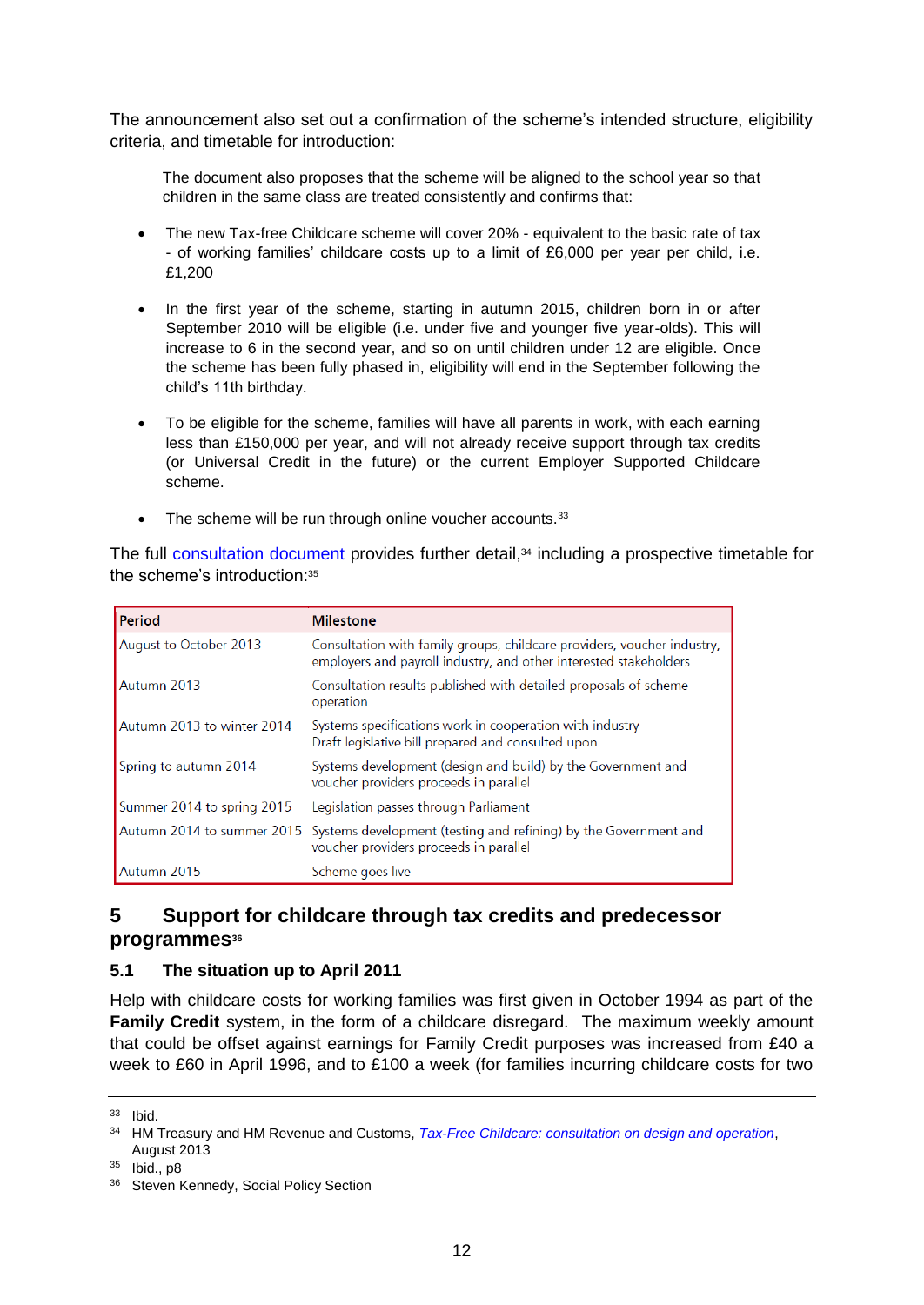or more children) in June 1998. This applied to costs in respect of childcare for children under 11.

The **Working Families' Tax Credit** (WFTC), which replaced Family Credit from October 1999, also included a more generous childcare tax credit which covered up to 70 per cent of eligible childcare costs of up to £100 per week for one child and £150 for two or more children. This applied to costs in respect of children under 15 (or 16 if disabled). The maximum eligible childcare costs were increased in 2001 to £135 a week for one child and £200 for two or more children.

The **Child and Working Tax Credits** replaced WFTC from April 2003. Assistance is available in respect of children up to the age of 15 (16 if disabled). The childcare element – part of the Working Tax Credit – was initially worth up to 70 per cent of eligible childcare costs of up to £135 a week for one child and £200 for two or more children. In April 2005 the ceilings on eligible childcare costs were raised to £175 and £300 a week respectively, and from April 2006 the maximum proportion of costs covered by the childcare element increased to 80 per cent. By the end of the Labour Government's term in office, therefore, the childcare element was worth a maximum of £140 for childcare for one child and £240 for two or more children.

Further background information on the childcare element – and how it fits into the wider tax credit system – can be found in a Library standard note, *[Tax credits and childcare costs](http://intranet.parliament.uk/briefing-papers/SN04929)*.

From October 1994, additional help with childcare costs has also been available via the **childcare disregards in Housing Benefit and Council Tax Benefit**. By 2010-11, families could have eligible childcare costs deducted from net earnings when calculating their entitlement to HB and CTB. The disregard covered costs of up to £175 a week for one child, or £300 for two or more children. Eligible childcare, and the working hours thresholds, were the same as for the WTC childcare element.

The combination of the WTC childcare element, and the HB/CTB childcare costs disregards, meant that by 2010-11 some families could have up to 97% of their eligible childcare costs covered.<sup>37</sup> In 2011, the Government estimated that around 100,000 families received support for childcare costs from both the WTC childcare element and one or both of the childcare disregards available through Housing Benefit and Council Tax Benefit.<sup>38</sup>

### <span id="page-12-0"></span>**5.2 Changes to the childcare element of Working Tax Credit from April 2011**

In the run up to the introduction of Universal Credit (see section 6 below), the current Government has made various changes to tax credits, including to the childcare element of Working Tax Credit.

The Childcare element of the Working Tax Credit provided help with up to 80% of eligible childcare costs. The October 2010 Spending Review announced that from April 2011 the percentage of childcare costs covered by the childcare element would be reduced to 70% (the rate which had applied from 2003-04 to 2005-06). The change was expected to result in savings of £405 million a year by 2015-16.<sup>39</sup>

<sup>37</sup> Section 10.6 of Library briefing SN06548, *Draft Universal Credit Regulations 2013*, explains the combined effect of the WTC childcare element and the HB/CTB childcare disregards in more detail

<sup>38</sup> HC Deb 12 July 2011 c237w

<sup>39</sup> Budget 2011, HC 836 2011-12, Table 2.2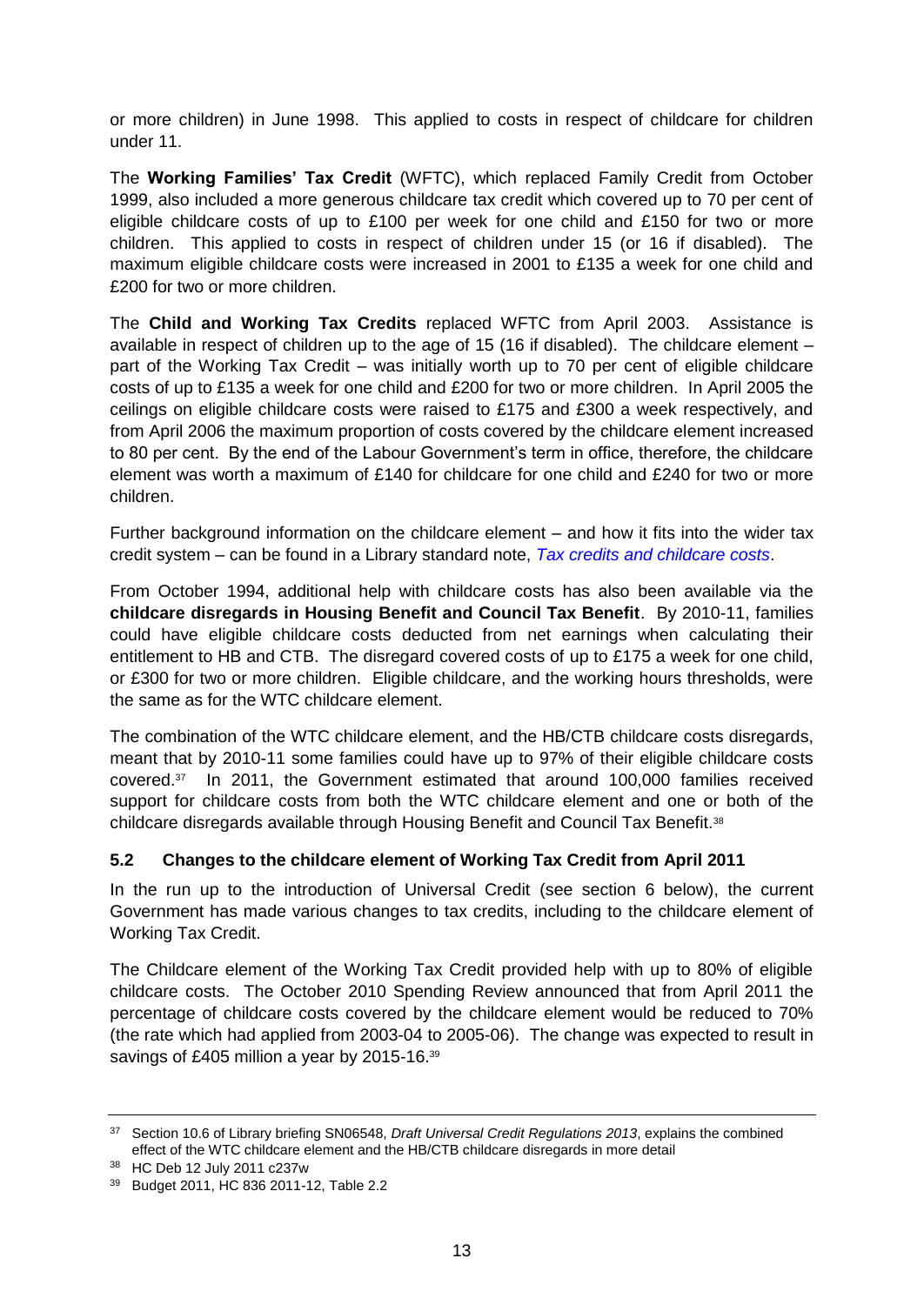The number of families benefiting from the childcare element of WTC increased from 318,000 in April 2004 to 493,000 by April 2011; over the same period the average amount of help with childcare costs increased from £43.67 a week to £69.23 a week. By 1 April 2012 however, the number of families getting help with childcare costs had fallen to 455,000, and the average weekly payment was £58.25. At December 2013, 422,000 families were getting help with childcare costs and the average weekly payment was £59 a week.<sup>40</sup>

# <span id="page-13-0"></span>**6 Support for childcare under Universal Credit<sup>41</sup>**

Universal Credit is to replace a range of existing means-tested benefits and tax credits. It is currently received by a small number of claimants in certain "pathfinder" areas. The government hopes that most claimants of existing benefits will have been moved onto Universal Credit by the end of October 2017, but the precise timetable is uncertain.

Support for childcare costs is to be provided as a separate element within Universal Credit, in broadly the same way as the WTC childcare element. A key difference is however that parents working fewer than 16 hours a week will be able to get help with childcare costs. Other differences between childcare support in Universal Credit and the WTC childcare element include:

- Under UC, payment will be based on the actual amount people spend on childcare each month
- UC will offer help with the upfront costs of childcare in the month before work begins, and support will continue for the first month after someone becomes unemployed, to help people prepare for a new job or adjust to a period of unemployment.

The box below – from the Government's consultation paper on *Tax-Free Childcare* published in August  $2013^{42}$  – sets out how eligibility for the childcare element is determined.

|                                                | Box 6.A: The childcare element of Universal Credit                                                                                                                                                                                                                                                                                                                                                                                                                                               |       |
|------------------------------------------------|--------------------------------------------------------------------------------------------------------------------------------------------------------------------------------------------------------------------------------------------------------------------------------------------------------------------------------------------------------------------------------------------------------------------------------------------------------------------------------------------------|-------|
|                                                | The childcare element of Universal Credit is intended to help parents<br>access the labour market.                                                                                                                                                                                                                                                                                                                                                                                               |       |
| HMRC<br>Stever<br>42<br><b>HM Tri</b><br>Augus | Working parents on Universal Credit can receive the childcare<br>$\bullet$<br>element for any number of hours worked; there is no minimum<br>number of working hours required.<br>• The childcare element is paid to people who are newly<br>unemployed, or due to start work soon.<br>The childcare element is paid based on the actual childcare costs<br>$\bullet$<br>people report during their monthly assessment period. This<br>includes deposits, up-front fees and other routine costs. | tion. |

The childcare element is paid to a single person who: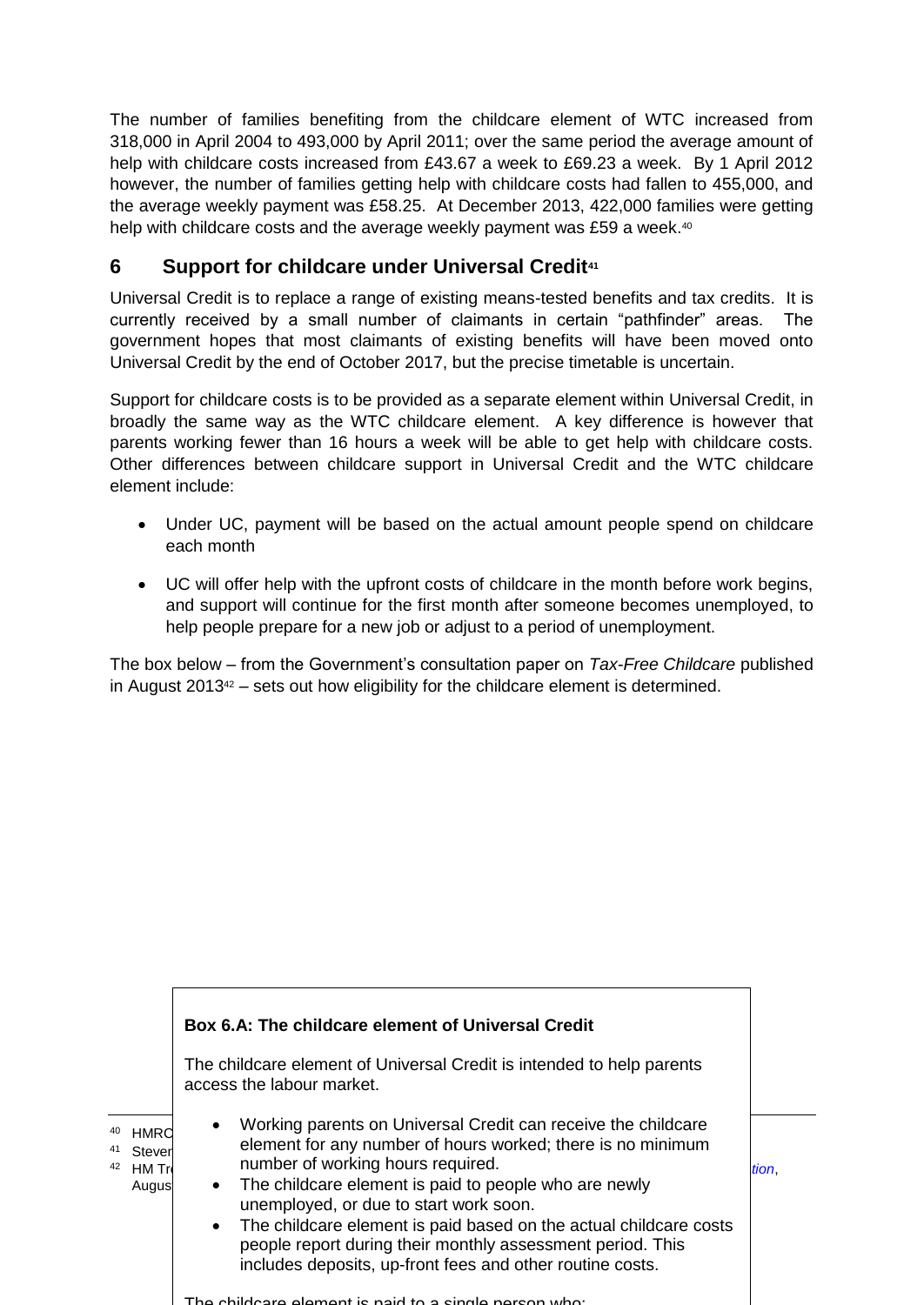The most significant change brought about by Universal Credit is the extension of childcare support to parents working less than 16 hours a week. The removal of the requirement to work at least 16 hours a week is intended to "provide an important financial incentive to those taking their first steps into paid employment."<sup>43</sup> For instance, jobless lone parents considering taking a mini-job (of 15 hours per week or less) may currently find that the impact of unreimbursed childcare costs, coupled with the withdrawal of means-tested out-of-work benefits, more than outweighs the gains from paid employment (in other words, their "participation tax rate" is greater than 100%, meaning that taking a job results in a reduction in disposable income). The extension of the childcare element to workless parents taking on mini-jobs is intended to increase their chances of experiencing a gain in their disposable income: the DWP estimated that as a result of this around 100,000 extra families could be eligible to receive childcare support.<sup>44</sup>

In order to fund this extension of childcare support, the Government initially said that it was making available an additional £300 million per year, compared with current spending levels

<sup>43</sup> DWP *[Universal Credit impact assessment](http://www.dwp.gov.uk/docs/universal-credit-wr2011-ia.pdf)*, December 2012, p15

<sup>44</sup> Cm 8537 *[Govt response to the Work and Pensions Select Committee's third report of Session 2012-13:](http://www.dwp.gov.uk/docs/uc-wpsc-response.pdf#page=17)  [Universal Credit implementation: meeting the needs of vulnerable claimants](http://www.dwp.gov.uk/docs/uc-wpsc-response.pdf#page=17)*, Feb 2013, p 17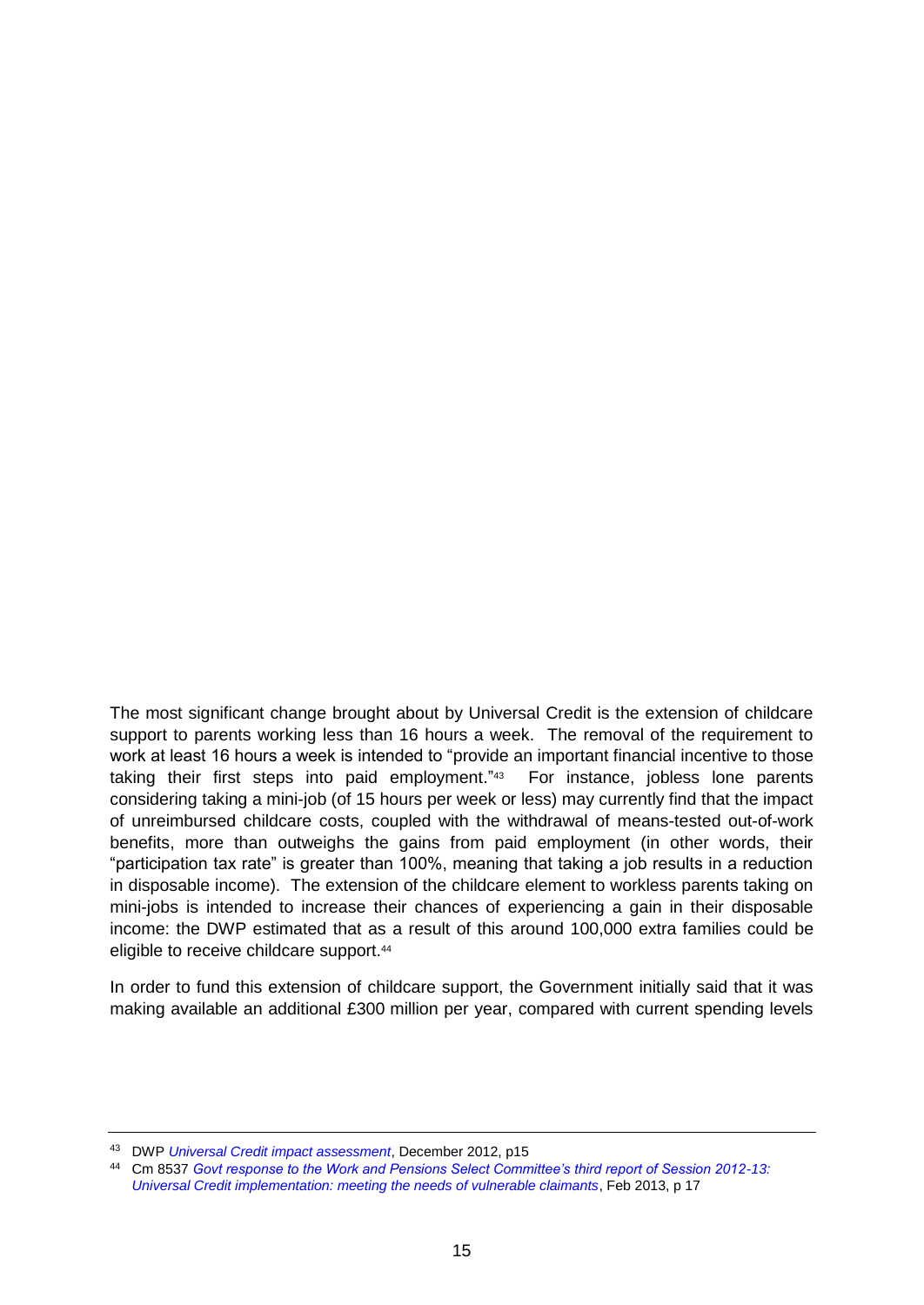on childcare support (around £2bn).<sup>45</sup> The Government has subsequently revised its estimate of extra expenditure on childcare down to £200 million.<sup>46</sup>

Universal Credit will provide support for childcare costs in the form of a childcare element which is structured in the same way as WTC childcare element, except that the caps are expressed as monthly rather than weekly amounts. The Government originally proposed that it would cover 70% of childcare costs for all eligible families, giving a maximum monthly award of £532.29 for one child and £912.50 for two or more children (at 2013-14 rates). However, welfare rights organisations and others pointed out that, for some families, this would provide less support for childcare expenses than they currently receive because in UC there is no equivalent of the Housing Benefit/Council Tax Benefit childcare disregards (see section 5.1 above). Working Tax Credit currently covers up to 70% of eligible childcare costs, but families also in receipt of Housing Benefit can get a further 19.5p per £1 of eligible childcare costs covered. As a result, some families can currently get help with almost 90% of their childcare costs.<sup>47</sup>

To mitigate the losses to families currently getting help with childcare costs through WTC and HB/CTB, some organisations argued for an across the board increase in the proportion of childcare costs covered by Universal Credit. The Children's Society, for example, recommended increasing the percentage of childcare costs covered by UC from 70% to 80% (i.e. the percentage covered by WTC childcare element from April 2006 to March 2011). This would raise the maximum help provided for one child to £608 per month, and for two or more children to £1,040 per month (at 2013-14 rates). $48$ 

In response to the Work and Pensions Committee's observation that under UC the level of support for some families currently benefiting from the HB/CTB childcare disregards would be less, the Government said:

The single taper and simplified structure of work allowances is fundamental to people understanding that they are better off in work. Of course, in creating a simpler system, there will be a minority of claimants whose entitlement is lower and Transitional Protection will be in place for people who do not see a significant change to their circumstances, which will help mitigate this impact. But overall, the advantage will be provision that is simpler, fairer and more generous than anything in the current system.<sup>49</sup>

Proposals for additional, more targeted help with childcare costs for some families were however announced in Budget 2013.

### <span id="page-15-0"></span>**6.1 Additional support announced in the 2013 Budget**

Budget 2013 announced that the Government would reallocate an additional £200 million from existing social security budgets in order to provide further help with childcare costs through Universal Credit for certain families:

<sup>45</sup> *[Universal Credit Policy Briefing Note 10: Childcare](http://www.dwp.gov.uk/docs/ucpbn-10-childcare.pdf)* 10 October 2011, pp.29-30

<sup>46</sup> Cm 8537 *[Govt response to the Work and Pensions Select Committee's third report of Session 2012-13:](http://www.dwp.gov.uk/docs/uc-wpsc-response.pdf#page=17)  [Universal Credit implementation: meeting the needs of vulnerable claimants](http://www.dwp.gov.uk/docs/uc-wpsc-response.pdf#page=17)*, Feb 2013, p 17

<sup>&</sup>lt;sup>47</sup> Council Tax Benefit was abolished from April 2012, but prior to then the additional childcare disregard in CTB meant that some families could get help with up to 95.5% of their childcare costs.

<sup>48</sup> Children's Society, *[The Parent Trap: Childcare cuts under Universal Credit,](http://www.childrenssociety.org.uk/news-views/press-release/universal-credit-leave-100000-poorest-families-lurch-over-childcare#return-for-footnote-1)* September 2012

<sup>49</sup> Cm 8537 *[Govt response to the Work and Pensions Select Committee's third report of Session 2012-13:](http://www.dwp.gov.uk/docs/uc-wpsc-response.pdf#page=17)  [Universal Credit implementation: meeting the needs of vulnerable claimants](http://www.dwp.gov.uk/docs/uc-wpsc-response.pdf#page=17)*, Feb 2013, p 17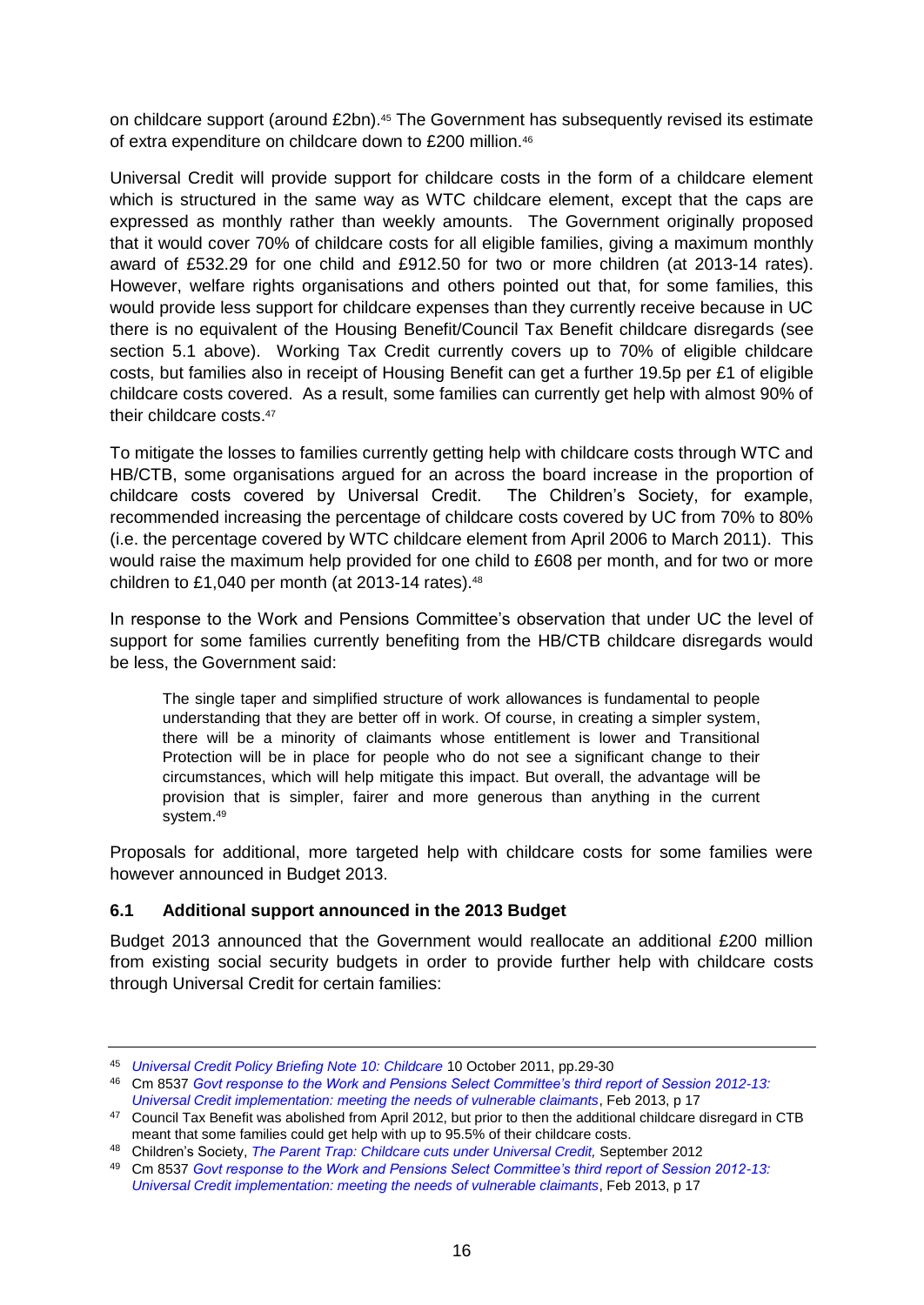**1.182** The Government will also increase assistance for parents who receive childcare support through Universal Credit, which in due course will replace tax credits. Households eligible for tax credits already receive support for 70 per cent of their childcare costs up to a cap. **Budget 2013 announces that an additional £200 million will be provided to increase childcare support in Universal Credit.** This is equivalent to covering 85 per cent of childcare costs for households qualifying for the Universal Credit childcare element (where either a lone parent or both parents in a couple pay income tax). This will improve work incentives and ensure that it is worthwhile for low and middle income earners to work up to full-time hours. This additional £200 million is planned to be phased in from April 2016 as childcare support moves from tax credits into Universal Credit and it will be funded from within social security budgets at the time.<sup>50</sup>

Further information on the Government's thinking is given in the August 2013 consultation paper on Tax-Free Childcare.<sup>51</sup> The consultation paper notes that for parents who are already in work, the additional costs of childcare to cover extra hours worked can be a financial barrier to work and that, for some, the addition costs can exceed the additional net earnings. It adds:

6.12 In order to help people overcome this, and to provide a clearer incentive to progress up to full-time hours of work, the Government is proposing an increase in childcare support for households on Universal Credit where both earners pay income tax. This should be particularly beneficial for lone parents who may not find it worthwhile to progress beyond part-time hours, and second earners, where the main earner is already in work and at a level of earnings close to, or above, the family's work allowance.

6.13 The new offer will mean that from April 2016, if both parents in a couple, or a lone parent, earn an amount equivalent to the monthly Income Tax Personal Allowance, they could claim 85 per cent of childcare costs (instead of 70 per cent) up to the current limits. This is expected to provide additional support to 200,000 families when fully implemented. The extra 15 per cent of support has been set at the level that can be met from the £200 million additional funding announced at Budget 2013. Universal Credit claimants who are not earning above this monthly threshold will still receive the 70 per cent level of support, up to the monthly limits.

The Government believes that the rules on 85% support for childcare costs should be easy for potential claimants to understand, and easy to administer. It proposes that:

- Eligibility would be based on dividing the Income Tax Personal Allowance by twelve to produce a monthly income threshold, above which the higher award would be triggered (for example, if the Personal Allowance was £10,000, then the threshold would be set at least £833.33);
- The monthly income threshold would be based on gross taxable earnings, before certain deductions, allowances and restrictions in tax codes are taken into account;
- A lone parent would need to be earning above this threshold for the household to qualify for 85 per cent support;

<sup>50</sup> Budget 2013, HC 1033 2013-14; original emphasis

<sup>51</sup> HM Treasury and HM Revenue and Customs, *[Tax-Free Childcare: consultation on design and operation](https://www.gov.uk/government/consultations/tax-free-childcare)*, August 2013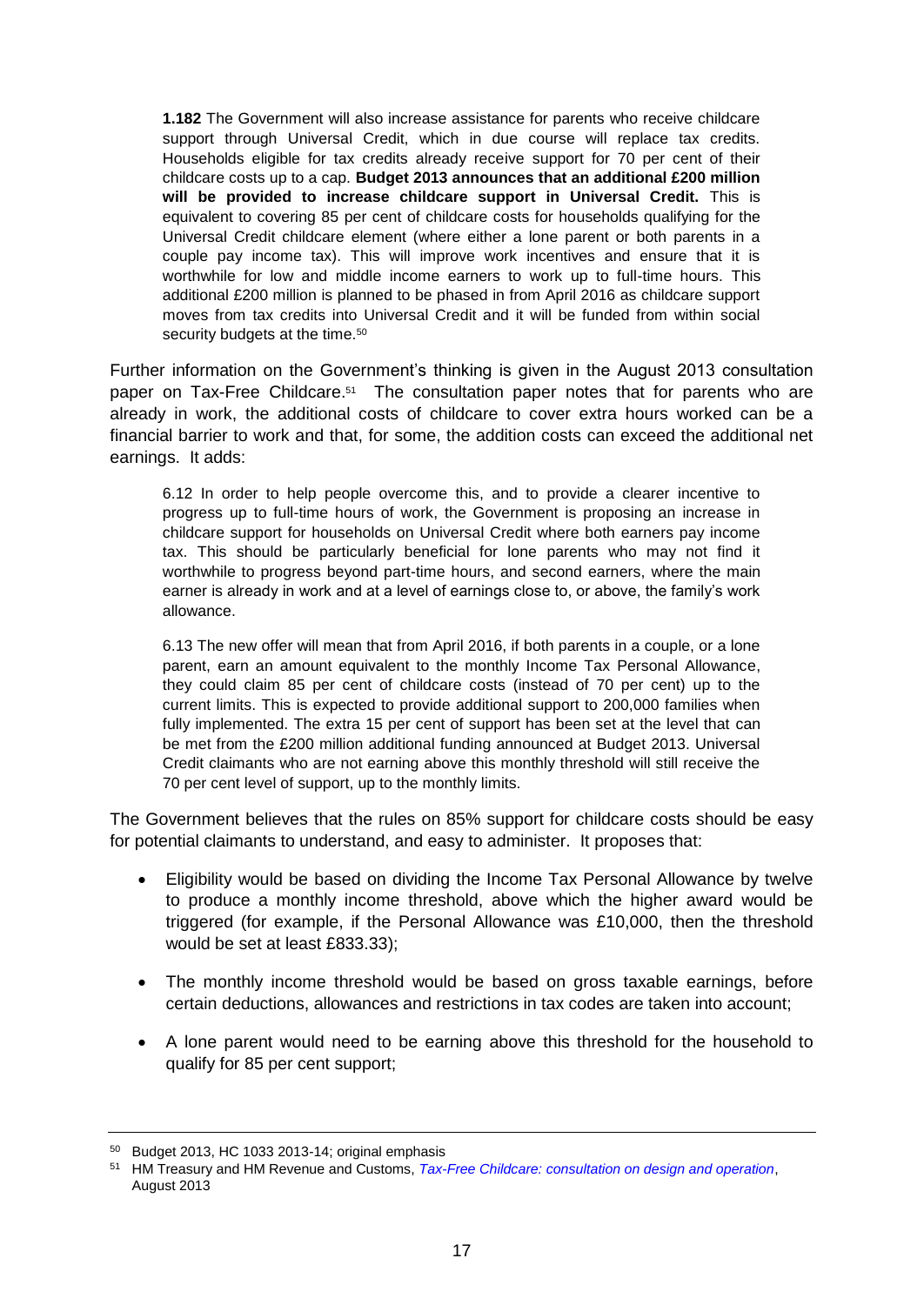- For a couple, both partners would need to be earning above this threshold in each month for the household to qualify for 85 per cent support;
- Existing exemptions to the requirement for both partners in a couple to be working would apply in the same way (eg households with disability or caring responsibilities would need only one parent earning enough to pay tax in order to receive 85 per cent childcare support)

The consultation paper gives worked examples of how 85% childcare support would operate.<sup>52</sup>

The additional resources for childcare have been welcomed by welfare rights organisations and others, but some believe the proposals as they stand could have undesirable effects. Citizens Advice argues that the proposals could create a system that is "more complex, less flexible and is no targeted at those who are most in need." It points out, among other things, that

- Parents earning at or near the National Minimum Wage would have to work significantly longer hours than parents with a higher earning potential, in order to reach the tax threshold and benefit from 85% childcare support.
- A second tier of support adds to the complexity of the system, making it more difficult for parents to assess whether taking on more hours would leave them better or worse off.
- Tying the threshold to the personal tax allowance means that some parents could experience a sudden and dramatic loss of income if the tax allowance is raised.

Citizens Advice believes that using the additional £200 million to increase the proportion of childcare costs covered for all parents would be a better use of the resources. It calculates that the additional £200 million could provide support of 78% of childcare costs for all Universal Credit claimants. However, it recommends that in order to make work a "viable and beneficial option" for parents, all UC claimants should receive at least 85% support with their childcare costs.<sup>53</sup>

The Low Incomes Tax Reform Group (LITRG) believes that that the proposal to increase childcare support through UC to 85% for those paying tax is

... unfair, almost certainly unworkable and will damage work incentives for some of the lowest paid. Instead we think that using the additional funding to increase everyone's childcare help to 80% would be fairer and less complex both for the Department for Work & Pensions (DWP) to administer and for claimants to understand their position.<sup>54</sup>

### <span id="page-17-0"></span>**6.2 Childcare support through Universal Credit and Tax-Free Childcare**

The Government proposes that Tax-Free Childcare (see section 4 above) will only be available to families not receiving tax credits or Universal Credit. However, it acknowledges that some families could potentially be eligible for support from both systems, and that

<sup>52</sup> See Box 6.B, p52

<sup>53</sup> Citizens Advice, *[A better way to allocate the additional money committed in the 2013 Budget](http://www.citizensadvice.org.uk/index/policy/policy_publications/childcare_costs_in_universal_credit.htm)*, updated 28 November 2013; and *[Support for childcare costs in universal credit](http://www.citizensadvice.org.uk/index/policy/policy_publications/er_benefitsandtaxcredits/support_for_childcare_costs_in_universal_credit.htm)*, 28 November 2013. See also Citizens Advice, *[Tax Free Childcare: consultation on design](http://www.citizensadvice.org.uk/index/policy/policy_publications/er_benefitsandtaxcredits/cr_benefitsandtaxcredits/tax_free_childcare.htm) and operation*, 9 December 2013

<sup>54</sup> *[Tax-Free Childcare: consultation on design and operation: Response from the Low Incomes Tax Reform](http://www.litrg.org.uk/Resources/LITRG/Documents/2013/10/131015_LITRG_response%20to%20consultation%20on%20Tax-Free%20Childcare.pdf)  [Group \('LITRG'\)](http://www.litrg.org.uk/Resources/LITRG/Documents/2013/10/131015_LITRG_response%20to%20consultation%20on%20Tax-Free%20Childcare.pdf)*, 15 October 2013, para 1.9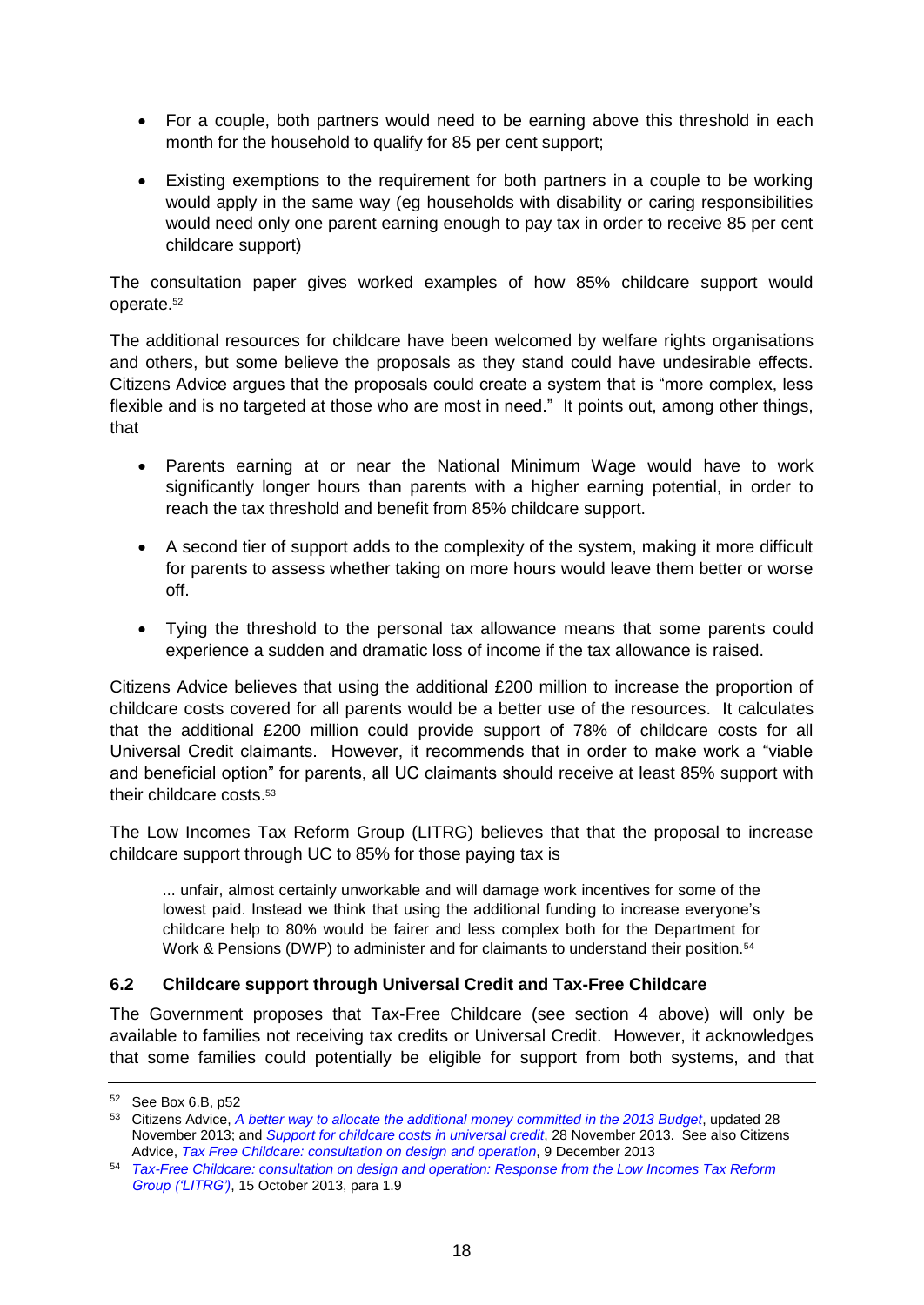whichever system is the most advantageous for a particular family could change from month to month according to their circumstances. The Tax-Free Childcare consultation paper proposes that families in this situation be given a choice about whether to claim UC or Tax-Free Childcare. It seeks views on how families might be helped to make an "informed and supported choice", on how the burden of switching might be minimised, and on whether there should be a limit on the number of times a parent can switch.<sup>55</sup>

# <span id="page-18-0"></span>**7 Childcare Commission<sup>56</sup>**

In June 2012 the Prime Minister launched a [Commission on Childcare,](http://www.education.gov.uk/childrenandyoungpeople/earlylearningandchildcare/a00211918/childcare-commission) to look at how to reduce the costs of childcare for working families and burdens on childcare providers. The announcement stated that the Commission would report in the autumn.<sup>57</sup>

The Commission's [terms of reference](http://media.education.gov.uk/assets/files/pdf/c/childcare_commission_terms_of_reference_july_2012.pdf) stated that it would "look at how to improve the affordability and accessibility of childcare for working families." In particular, the Commission announced that it would:

- *Look at ways to encourage the provision of wrap around and holiday childcare for children of school age:* through enabling parents and other volunteers to set up the schemes they want in their area; partnerships between schools and voluntary and private providers; and encouraging more schools to follow the example of many Free Schools and Academies in finding innovative ways of providing childcare before and after school hours;
- *Identify any unnecessary regulation*: assessing the impact of regulation on the childcare market and how we might reduce burdens on providers without compromising safety or quality, particularly for wrap around and holiday childcare; and
- *Examine the evidence on the role of childcare in supporting families to move into sustained employment and out of poverty:* assessing evidence on the range of factors which influence decisions that parents make about their working lives; and the implementation of government support to meet working parents' need for affordable and flexible childcare that reflects modern working patterns.<sup>58</sup>

In July 2013 the Government published *[Evidence to Inform the Childcare Commission](https://www.gov.uk/government/publications/evidence-to-inform-the-childcare-commission)*, a research report in three parts that provided information on:

- International evidence on childcare policies and practices;
- A comparison of international childcare systems;
- Parents' views and experiences of childcare in England.<sup>59</sup>

A [summary of responses](https://www.education.gov.uk/consultations/downloadableDocs/Childcare%20Commission%20summary%20of%20responses%20160713.doc) to the Commission's call for evidence was also published in July 2013.<sup>60</sup>

<sup>55</sup> HM Treasury and HM Revenue and Customs, *[Tax-Free Childcare: consultation on design and operation](https://www.gov.uk/government/consultations/tax-free-childcare)*, August 2013, pp53-57

<sup>56</sup> By Robert Long, Social Policy Section

<sup>57</sup> Department for Education, *[Commission on Childcare](http://www.education.gov.uk/childrenandyoungpeople/earlylearningandchildcare/a00211918/childcare-commission)*, 19 June 2012

<sup>58</sup> Department for Education and Department of Work and Pensions, *[Commission on Childcare: Terms of](http://media.education.gov.uk/assets/files/pdf/c/childcare_commission_terms_of_reference_july_2012.pdf)  [Reference](http://media.education.gov.uk/assets/files/pdf/c/childcare_commission_terms_of_reference_july_2012.pdf)*, July 2012

<sup>59</sup> Department for Education, *[Evidence to Inform the Childcare Commission](https://www.gov.uk/government/publications/evidence-to-inform-the-childcare-commission)*, 16 July 2013

<sup>60</sup> Department for Education, *[Childcare Commission Call for Evidence: Summary of Responses](https://www.education.gov.uk/consultations/downloadableDocs/Childcare%20Commission%20summary%20of%20responses%20160713.doc)*, July 2013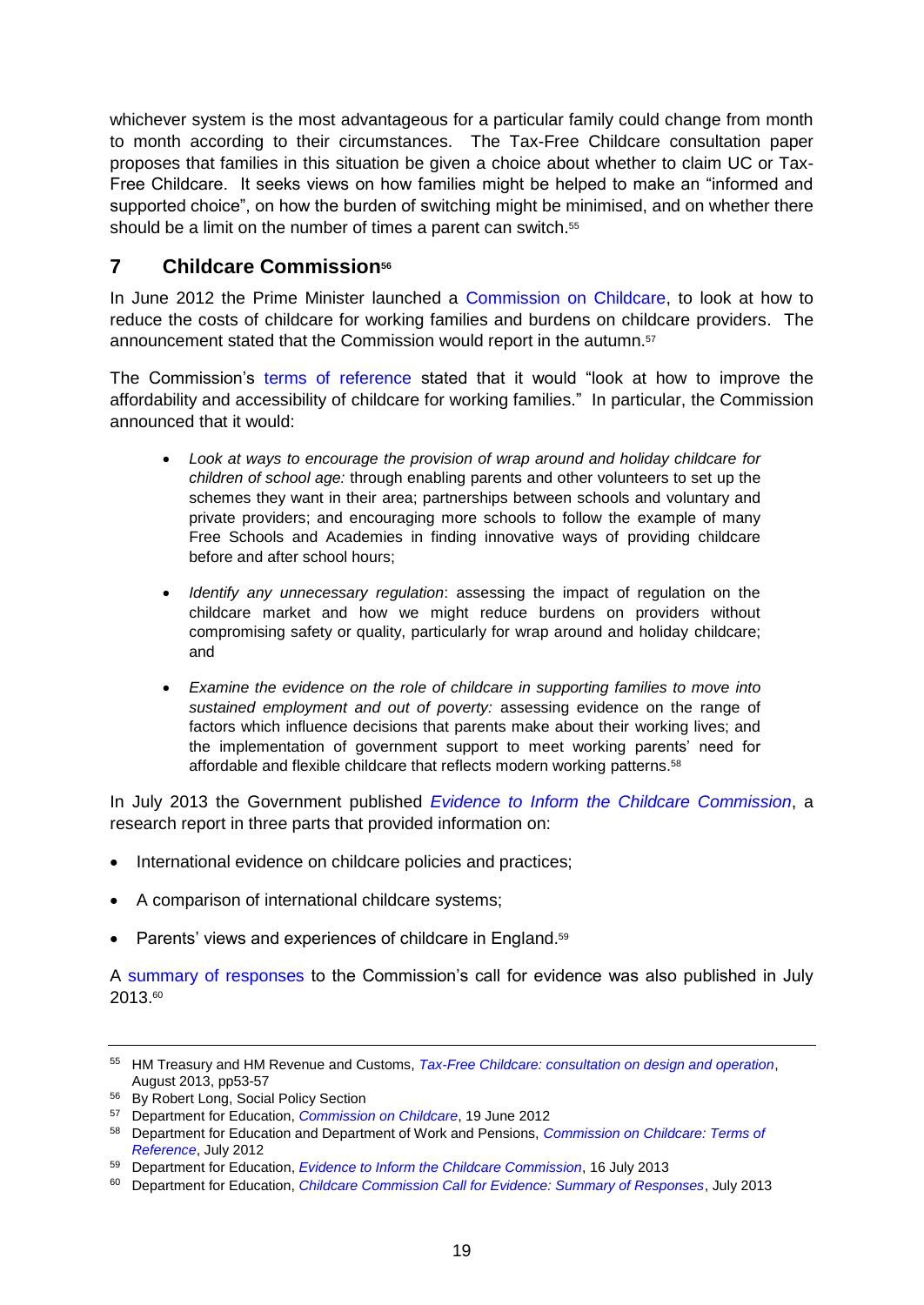# <span id="page-19-0"></span>**8 Nutbrown Review of Early Education and Childcare Qualifications**

In October 2011, the [Department for Education](http://www.education.gov.uk/childrenandyoungpeople/earlylearningandchildcare/a00199748/review-to-improve-the-training-and-qualifications-for-people-working-in-the-early-years) commissioned Professor Cathy Nutbrown, an expert in early childhood education from the University of Sheffield, to lead a review of the training, qualifications and career opportunities of people working in early education and childcare.<sup>61</sup> The full terms of reference of the review are available on the [DFE website.](https://media.education.gov.uk/assets/files/pdf/n/nutbrown%20terms%20of%20referencepdf.pdf)<sup>62</sup>

Professor Nutbrown's final report was published in June 2012. 63 Evidence collected during the review showed:

- Dramatic growth in the number of early years qualifications from around three in 1980 to many hundreds today;
- A smaller number of qualifications, that can still be taken today, that count as 'full and relevant'64;
- A lack of trust amongst employers as to which qualifications properly equip potential staff to work effectively;
- Confusion amongst potential students and learners about which qualification to choose and how it will help their careers;
- Broad agreement that there needs to be standardisation to ensure consistency in qualifications, but concern about moving to a single qualification.

In the foreword to her report, Professor Nutbrown stated:

Our present qualifications system does not always equip practitioners with the knowledge and experience necessary for them to offer children high quality care and education, and to support professional development throughout their careers. [...]

The quality of children's experiences are at the core of this report and an important part of this is the status of the early years workforce in society. [...]

I recognise that the current economic climate means the sector, government and parents are all under financial pressure. However, the many responses to my call for evidence have demonstrated the increasing professionalism of the early years sector, which means it can, with support from government, bring about change.<sup>65</sup>

The report concluded that the current Level 2 qualification was not 'sufficient to equip a practitioner for work in the early years'. It therefore recommended that by September 2022, all staff working within the Early Years Foundation Stage Framework (EYFS) should be qualified to a minimum of Level 3. The report also recommended that Level 3 qualifications to be strengthened to include more on child development and play; special educational

<sup>61</sup> Department for Education, *[Review to improve training and qualifications for people working in the early years](https://www.gov.uk/government/news/review-to-improve-the-training-and-qualifications-for-people-working-in-the-early-years)*, 28 October 2011

<sup>62</sup> Department for Education, *[Nutbrown Review: Terms of Reference](https://media.education.gov.uk/assets/files/pdf/n/nutbrown%20terms%20of%20referencepdf.pdf)* [retrieved 27 November 2013]

<sup>63</sup> Professor Nutbrown, *[Foundations for Quality,](http://media.education.gov.uk/MediaFiles/A/0/9/%7BA098ADE7-BA9A-4E18-8802-D8D4B060858D%7DNUTBROWN%20FINAL%20REPORT%20-%20final.pdf)* June 2012

<sup>&</sup>lt;sup>64</sup> The Teaching Agency are responsible for assessing whether a particular qualification should allow a member of staff to count in the staff:child ratios specified in the Early Years Foundation Stage (EYFS) framework – so, essentially, whether that qualification properly equips a person to work effectively with young children. The Teaching Agency judge qualifications against a set of criteria, which they hold, called the 'full and relevant' criteria.

<sup>65</sup> Ibid., p2-3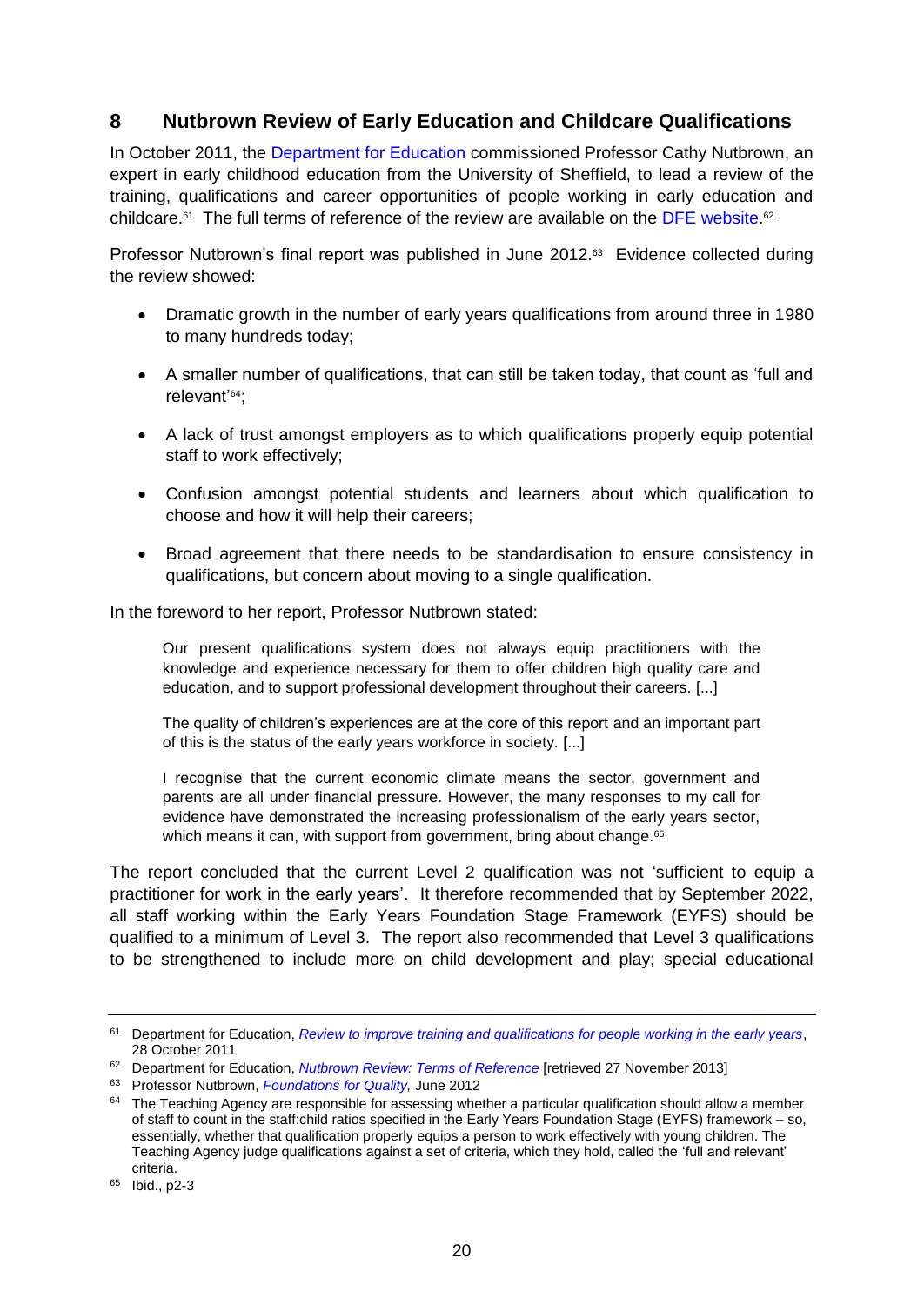needs and disability; inclusivity and diversity, and a focus on the birth to seven age range. The report also says that plans for a single early years qualification should be "abandoned".<sup>66</sup>

To boost the quality of early years students, the report recommended that Level 2 qualifications in English and maths must be achieved before students begin a Level 3 early education or childcare course. Only settings rated good or outstanding by Ofsted should be used to host students on placement.

In an attempt to raise the status of the sector, the review called for the establishment of an early years specialist route to qualified teacher status (QTS) to bring the profession more in line with teaching. This would eventually replace current routes to the early years professional status.

The Nutbrown review also examined the issue of staff-to-child ratios in childcare settings. The reviews argued staff included in the EYFS ratios should possess at least a 'full and relevant' Level 3 qualification.<sup>67</sup>

Professor Nutbrown states that if all her recommendations were accepted by Government and implemented, proposals for a license to practice for early years staff to be introduced would be unnecessary.<sup>68</sup>

The Government's response to the Nutbrown Review was published in its *More Great Childcare* report in January 2013 (see following section).

## <span id="page-20-0"></span>**9 More Great Childcare and More Affordable Childcare**

### <span id="page-20-1"></span>**9.1** *More Great Childcare* **report**

In January 2013 the Government published a report, *[More Great Childcare](https://www.education.gov.uk/publications/eOrderingDownload/More%20Great%20Childcare%20v2.pdf)*, aimed at improving the quality of childcare in the UK. This included the Government's response to the [report by Professor Cathy Nutbrown](http://www.education.gov.uk/nutbrownreview) on early education and childcare qualifications. The Government's response to Professor Nutbrown's report was broadly positive, rejecting only two of its 19 proposals; the remainder were accepted at least in principle, or left under consideration subject to consultation.<sup>69</sup> In March 2013, Professor Nutbrown published *[Shaking the Foundations](http://www.shef.ac.uk/polopoly_fs/1.263201!/file/Shakingthefoundationsofquality.pdf)*, an article critical of aspects of the Government's response to her report.<sup>70</sup>

*More Great Childcare* set out proposals to:

- build a stronger, more capable workforce, with more rigorous training and qualifications, led by a growing group of Early Years Teachers;
- drive up quality, with rigorous Ofsted inspection and incentives for providers to improve the skills and knowledge of their staff;

<sup>&</sup>lt;sup>66</sup> Ibid., Recommendation 3

<sup>67</sup> Para 2.48

<sup>68</sup> Pages 62-63

<sup>69</sup> Department for Education, *More great childcare: Raising [quality and giving parents more choice](https://www.gov.uk/government/uploads/system/uploads/attachment_data/file/219660/More_20Great_20Childcare_20v2.pdf)*, p41-45

<sup>70</sup> Professor Cathy Nutbrown, *[Shaking the foundations of quality? Why 'childcare' policy must not lead to poor](http://www.shef.ac.uk/polopoly_fs/1.263201!/file/Shakingthefoundationsofquality.pdf)  [quality early education and care](http://www.shef.ac.uk/polopoly_fs/1.263201!/file/Shakingthefoundationsofquality.pdf)*, March 2013 (published on the University of Sheffield website). See p8-10 on ratios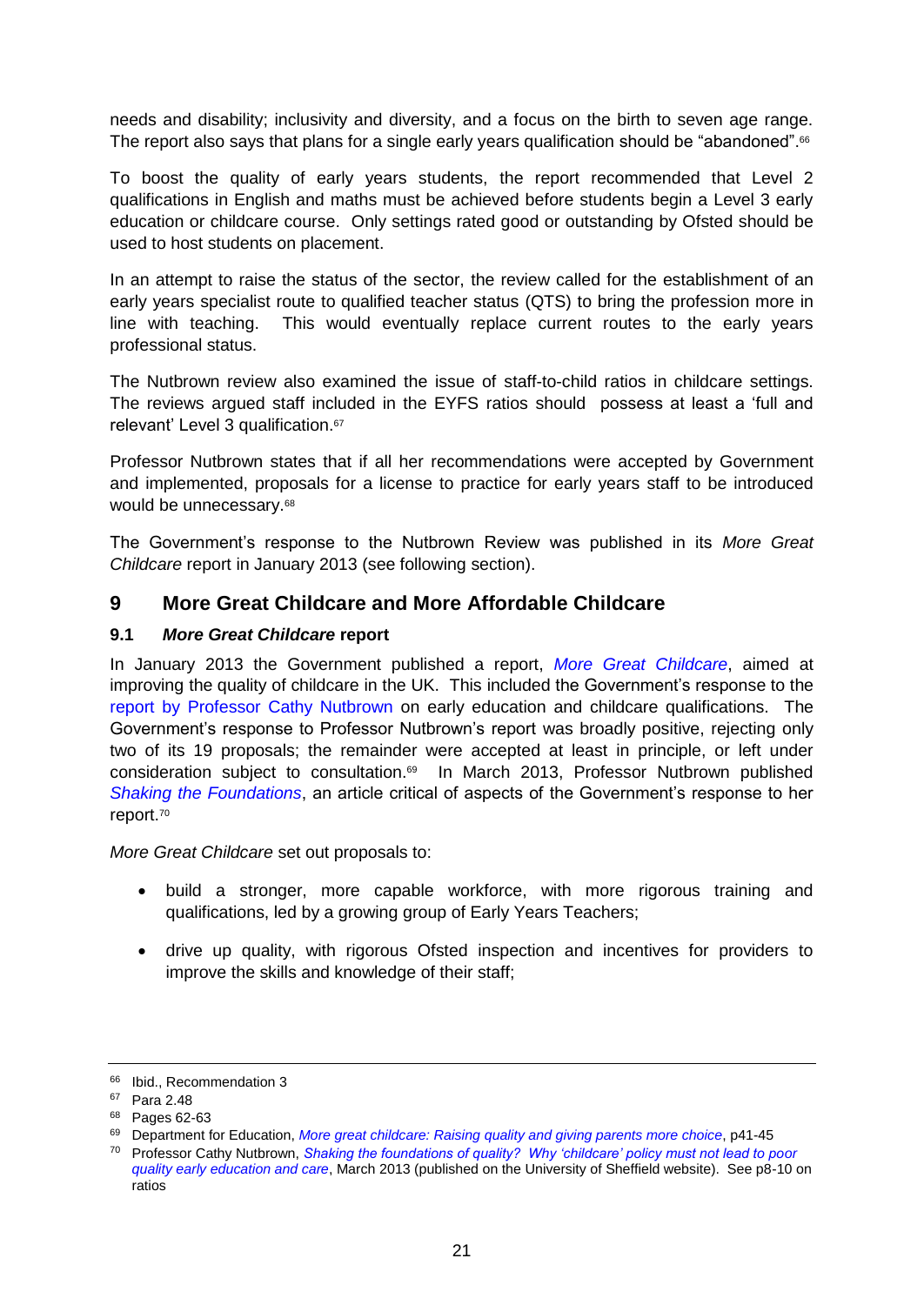- attract more, high quality providers with new childminder agencies, which will recruit new people, train and guide them and lever up quality in an area of the sector that has lagged behind:
- free providers to offer more high quality places, with greater flexibility to invest in highcalibre staff and more choice for parents.

Provisions to introduce childminder agencies were included in the *Children and Families Bill* currently before Parliament. The Library [research paper](http://www.parliament.uk/briefing-papers/RP13-11) on the Bill, RP 13/11, provides more detail (see section 5.3 of the paper).

The Government ran a consultation on Early Years Teachers' standards between March and April 2013, $71$  and a set of standards, including the Government's response to the consultation, was published in July 2013.<sup>72</sup> The standards became effective in September 2013.

### <span id="page-21-0"></span>*Staff:child ratios*

The *More great childcare* report included proposals to alter staff:child ratios for childcare settings.

Shortly after the publication of *More great childcare*, the Minister, Elizabeth Truss, gave a [speech](http://www.education.gov.uk/inthenews/speeches/a00220991/trusschildcareratios) at Policy Exchange which included comment on the issue of childcare ratios:

[...] we are encouraging nurseries to use their professional judgement and enjoy greater flexibility. Where there is an Early Years Educator leading a group of children, we plan to allow ratios for two-year-olds to rise from four children per adult to six children per adult. And for ones-and-under to rise from three children per adult to four children per adult.

We are not changing the ratios for three and four-year-olds but we would like to see more nurseries in the private and voluntary sector using the full allowance of 1:13 with a teacher to have traditional-style nursery classes. Many of our leading providers are successfully delivering this model, including Durand Academy.

[...]

We also want to give childminders more flexibility. At present the ratio of one child under the age of one per childminder means that twins are a no-no without special permission. The limit for under-fives is three children – which is fewer than many families have to cope with.

This gives rise to the situation I saw where two qualified childminders are looking after six children between them, where if they need a pint of milk one of them has to drag three children to the shop to comply with the rules.

In France a childminder can look after up to four children under five. In Denmark they can look after five. There are no ratios in Sweden.

We will bring our rules in line with France so that childminders can look after up to four under-fives of which no more than two are under one. This is of course a maximum not

<sup>71</sup> Department for Education, *[Proposed Teachers' standards \(Early Years\)](https://www.gov.uk/government/consultations/consultation-on-teachers-standards-early-years)*, March 2013

<sup>72</sup> Department for Education, *[Teachers' standards \(Early Years\)](https://www.gov.uk/government/uploads/system/uploads/attachment_data/file/211646/Early_Years_Teachers__Standards.pdf)* and *[Standards for Early Years Teachers:](https://www.education.gov.uk/consultations/downloadableDocs/EYTS%20Gov%20Response%20Accessible%20FINAL%20v1%200%201007131.pdf)  [Government response to the Consultation on Teachers' Standards \(Early Years\)](https://www.education.gov.uk/consultations/downloadableDocs/EYTS%20Gov%20Response%20Accessible%20FINAL%20v1%200%201007131.pdf)*, July 2013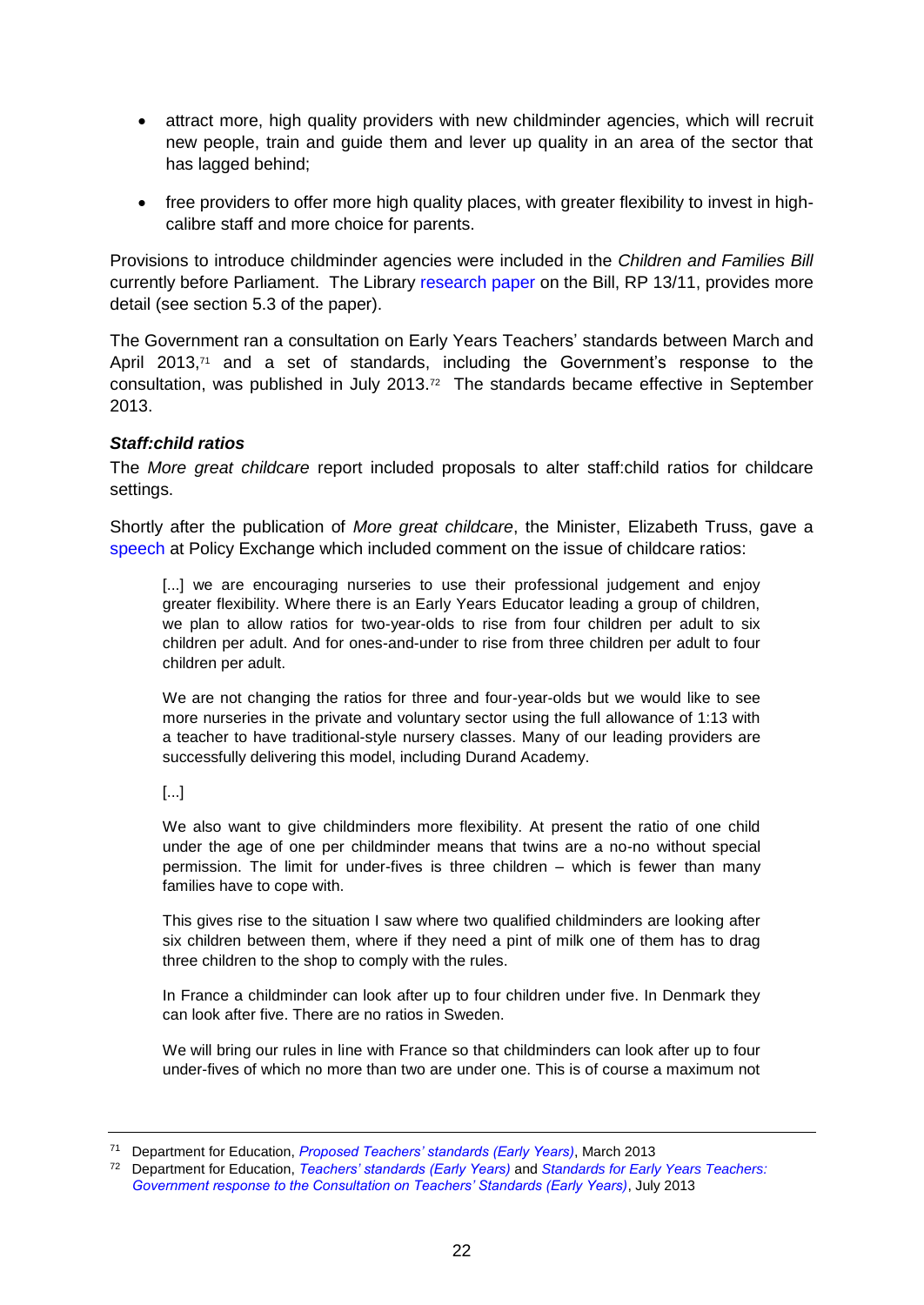a requirement and we would expect childminders to do what they or their agency are comfortable with.<sup>73</sup>

The Government consulted on the issue of altering staff:child ratios between 29 January and 25 March 2013. The [consultation document](http://media.education.gov.uk/assets/files/pdf/c/childcare%20staff%20deployment%20consultation%20document.pdf) sought views on "how best to link higher ratios to higher quality and what qualification requirements should support his additional freedom."74

These proposals proved to be highly controversial. Professor Nutbrown's *[Shaking the](http://www.shef.ac.uk/polopoly_fs/1.263201!/file/Shakingthefoundationsofquality.pdf)  [Foundations](http://www.shef.ac.uk/polopoly_fs/1.263201!/file/Shakingthefoundationsofquality.pdf)* article included criticism of the Government's proposals on childcare ratios.<sup>75</sup> Labour Members tabled new clauses to the *Children and Families Bill* during its Committee Stage to oppose these changes, although measures relating to the issue had not been part of the Bill as presented. The Committee divided on the issue and the new clauses were defeated.<sup>76</sup> The issue was also discussed during the Bill's Report Stage;<sup>77</sup> new clauses were tabled in opposition to the ratio changes and defeated.<sup>78</sup>

However, during the Report Stage debate, the Children's Minister, Elizabeth Truss, announced that the planned changes to staff:child ratios would not be proceeding:

As the House knows, we have proposals, on which we have consulted, for providers with highly qualified staff to be able to operate more flexible staff-to-child ratios, in line with best practice in leading European countries such as France, Holland and Germany. I highlight the fact that these proposals would be entirely optional for nurseries and are about empowering the front line.

The proposals received support from, among others, Sir Martin Narey, formerly of Barnado's, and Sir Michael Wilshaw of Ofsted. I firmly believe that these flexibilities would allow nurseries to offer more choice of high-quality child care places to parents, invest additional revenue in attracting the best staff, and reduce costs for parents. However, as I made clear on the media this morning, it has not been possible to reach cross-Government agreement, so we are not proceeding with this reform.

That will not stop me working to make affordable, quality child care available to all. I am absolutely committed to this goal.<sup>79</sup>

### <span id="page-22-0"></span>**9.2** *More Affordable Childcare* **report**

In July 2013 the Government published *[More Affordable Childcare](https://www.gov.uk/government/publications/more-affordable-childcare)*, which set out Government plans that aimed to:

- help families to meet the costs of childcare
- increase the amount of affordable provision
- give parents the right information so they can make informed choices about childcare<sup>80</sup>

<sup>73</sup> Department for Education, *[Elizabeth Truss speaks at the Policy Exchange on childcare](http://www.education.gov.uk/inthenews/speeches/a00220991/trusschildcareratios)*, 30 January 2013

<sup>74</sup> Department for Education, *[Consultation on Early Education and Childcare Staff Deployment](http://media.education.gov.uk/assets/files/pdf/c/childcare%20staff%20deployment%20consultation%20document.pdf)*, January 2013

<sup>75</sup> Professor Cathy Nutbrown, *[Shaking the foundations of quality? Why 'childcare' policy must not lead to poor](http://www.shef.ac.uk/polopoly_fs/1.263201!/file/Shakingthefoundationsofquality.pdf)  [quality early education and care](http://www.shef.ac.uk/polopoly_fs/1.263201!/file/Shakingthefoundationsofquality.pdf)*, March 2013 (published on the University of Sheffield website). See p8-10 on ratios

<sup>76</sup> House of Commons Library, *[Children and Families Bill Committee Stage Report](http://www.parliament.uk/briefing-papers/RP13-32)*, RP13/32, p35-36

<sup>77</sup> HC Deb 11 Jun 2013 c222-240

<sup>78</sup> Ibid. c268

<sup>79</sup> Ibid. c222

<sup>80</sup> Department of Education, *[More Affordable Childcare](https://www.gov.uk/government/publications/more-affordable-childcare)*, 16 July 2013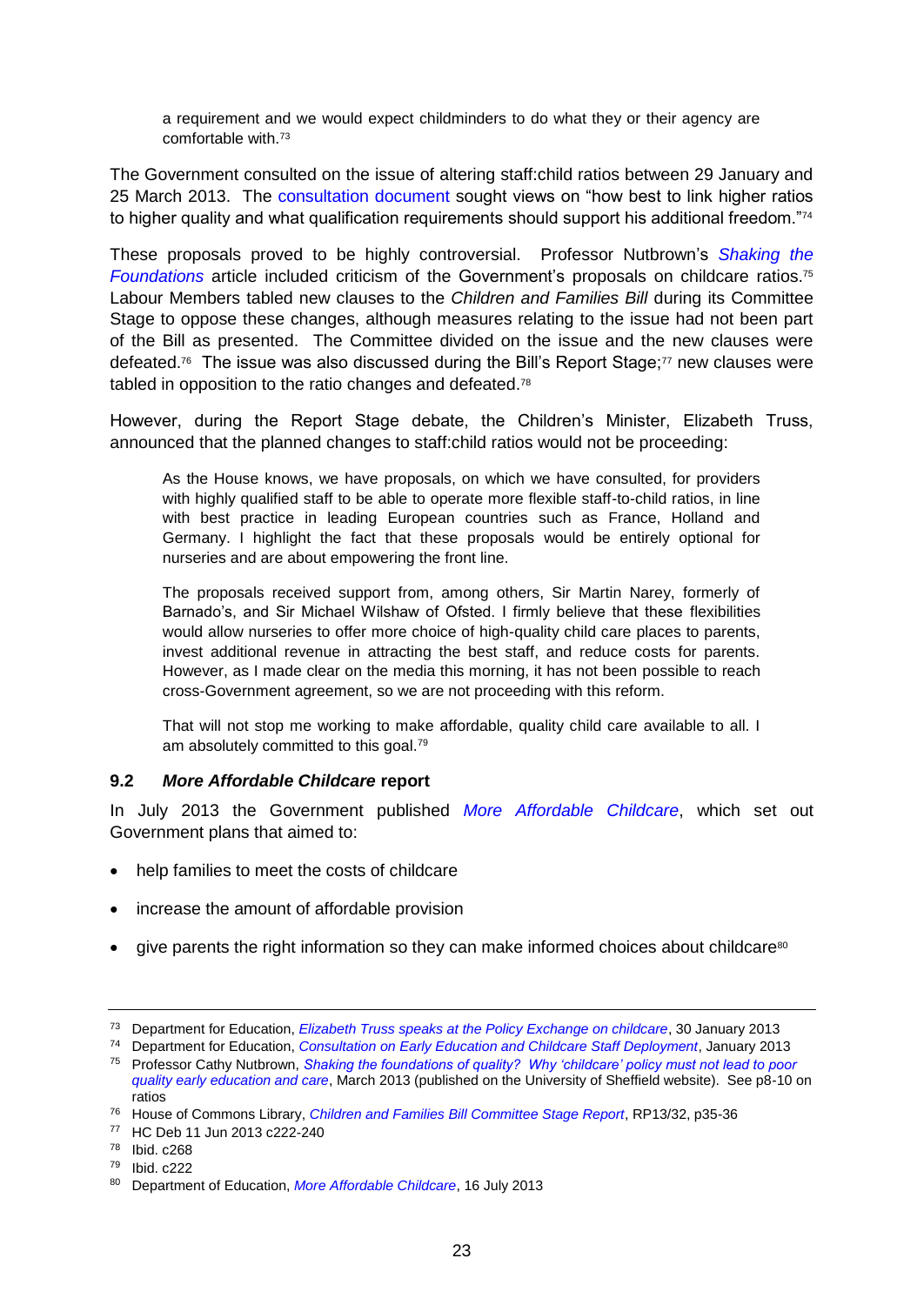The publication was a response to the Childcare Commission, and also aimed to build on the announcements contained in *More Great Childcare* earlier that year.<sup>81</sup>

The report included plans to:

- Introduce a new scheme for tax-free childcare to families where both parents (or the lone parent) work;
- An extra £200million of additional support for childcare within Universal Credit from April 2016;
- Amend the law so that local authorities cannot refuse to offer to fund a place at an early education provider rated good or outstanding by Ofsted if an eligible child wants to take up a place there ;
- Set out guidance on early education to set out the expectation that local authorities should only fund early learning places for two-year-olds in settings judged to be 'good' or 'outstanding';
- Reform early education funding so that it is simpler and more transparent and to ensure that more funding goes directly to providers;
- Offer £2million over the financial year 2013-14 to help people set up new childcare businesses;
- Reform childcare registration with a stronger focus on child safety and welfare;
- Raise the threshold so that the requirement to register with Ofsted commences after three hours of regular care, rather than two, to encourage informal childcare;
- Give maintained schools in England the freedom to set their own school year;
- Ask an independent organisation to work with parents to find out what they think of the current information sources and make recommendations in spring 2014 about which channels are most useful to parents and how services might be improved.

## <span id="page-23-0"></span>**10 Sufficiency of childcare: removal of local authority duty to assess**

Section 6 of the *Childcare Act 2006* puts local authorities under a new duty to secure, so far as is reasonably practicable, that the provision of childcare (whether or not by them) is sufficient to meet the requirements of parents in their area in order to enable them to work or undertake education or training leading to work. Section 11 of the 2006 Act gives local authorities a related duty to undertake childcare sufficiency assessments, a duty that came into effect in April 2007. The departmental guidance on [sufficiency assessments](https://www.education.gov.uk/publications/eOrderingDownload/DFES-00039-2007.pdf) provides an overview of the section 11 duty, under which an assessment must be carried out every three years:

Section 11 of the 2006 Act places a duty on local authorities to have undertaken a childcare sufficiency assessment, in accordance with regulations and having regard to this guidance document, within one year of the duty coming into force. This assessment is a necessary first step towards securing sufficient provision, enabling

<sup>81</sup> Ibid., p10